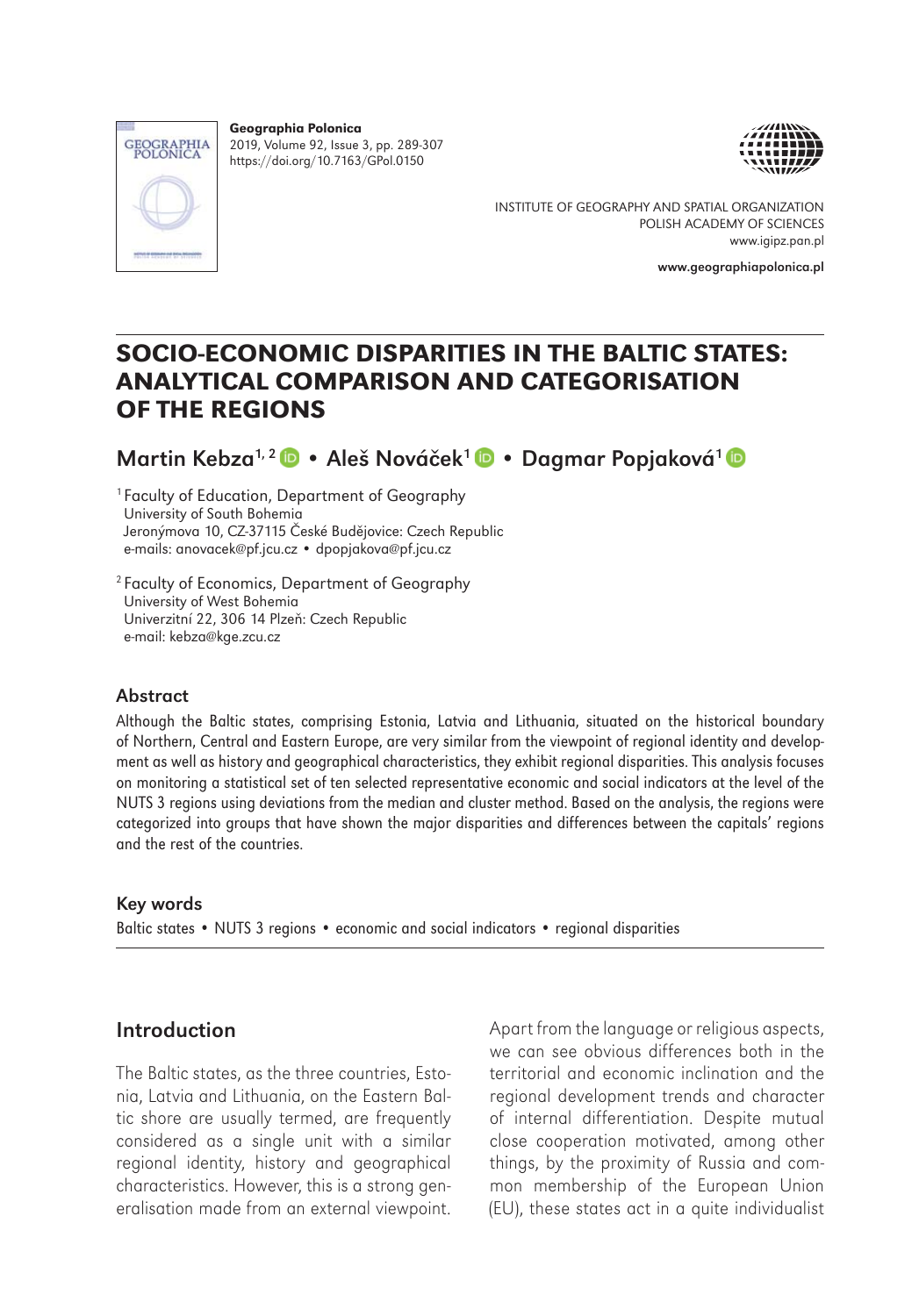manner (Nilsson et al. 2010; Miškovský 2012).

The territory of the Baltic states, on the historical boundary of Northern, Central and Eastern Europe forms a part of a transition zone between the European East and West (Halecki 2000; Davies 2007; Nováček 2012), where various influences have intermingled, which may render the existence of differences inside this region and inside the states themselves conditional. Among the major factors for the formation and presence of internal disparities in this area is the position of the region itself, which is the source of a generally lower population density and high concentration of the population on the coast and in the three capital cities. The varying degree of concentration in the capitals' regions is also obvious in many other aspects (Hampl et al. 1987).

These states successfully recovered from the decline of their economies in the 90's after the fall of USSR and, except for the recession of 2008-2010, they are registering relatively quick growth. Despite the tense relationship with neighbouring Russia, their significant link to the Russian economy persists both in an economic (Laaser & Schrader 2002) and social manner. Russians also represent a significant ethnic minority. The presence of ethnic Russians within the populations of Estonia and Latvia is high (about 25% in 2014). In Lithuania, their presence is substantially lower (5%), while the Polish minority here also has a strong presence (6%). At the same time, this aspect of the ethnic heterogeneity can be considered as one of the factors that affect the regional differentiation of these states.

The concentration mechanisms leading to the creation and increase of spatial disparities, or rather, to the deepening of the relationship between the core and the periphery, were associated with industrialisation and urbanization in the past (Hampl et al. 1987). Such processes primarily occurred in the Baltic states in the period from the end of the 19th century to the 1980's (Švec et al. 1996). The collapse of the USSR deeply afflicted the economies of these countries and resulted in a change of the concentration mechanisms. Academic interest in structural changes in the post-socialist era is demonstrated by many works devoted to the issue of the transformations in Central and Eastern Europe (Dančák et al. 1999; Hampl 2005; Michalski 2006; Sawers 2006; Popjaková 2008; Sýkora & Bouzarovski 2012).

One of the objectives of this study is, therefore, to determine and mutually compare the degree of dominance of the three capitals' regions of their states: Tallinn (Põhja-Eesti) in Estonia, Rīga (Rīga including Pierīga region) in Latvia, and Vilnius (Vilniaus apskritis) in Lithuania in the context of the cited regional disparities. Particularly in the case of Rīga, which was long considered as the major core of the entire Baltic region during the Soviet era, it is possible to assume a higher level of concentration in terms of the monitored socio-economic indicators. In terms of internal disparities based on the location of the region, we can generally expect significant differences between coastal and inland areas in most aspects. To a certain extent, this may also reflect the fact that the coastal areas were permanently in closer contact with the advanced European West than the agricultural inland areas. The other aim of this contribution is to track differences in the Baltic states on the basis of various aspects and to answer the question whether uneven development is based on dominance of the capital cities or on the proximity of advanced Western and Northern economies.

### Baltic states in the European context of regional disparities

The issues of regional differentiation and formation of spatial disparities rank highly among the traditional topics of geographical interest. In connection with Central and Eastern Europe (CEE), many inspiring papers have also been written on this issue since the beginning of this century (see chapter 3). In their conclusions, the authors generally agree that in the transformation period after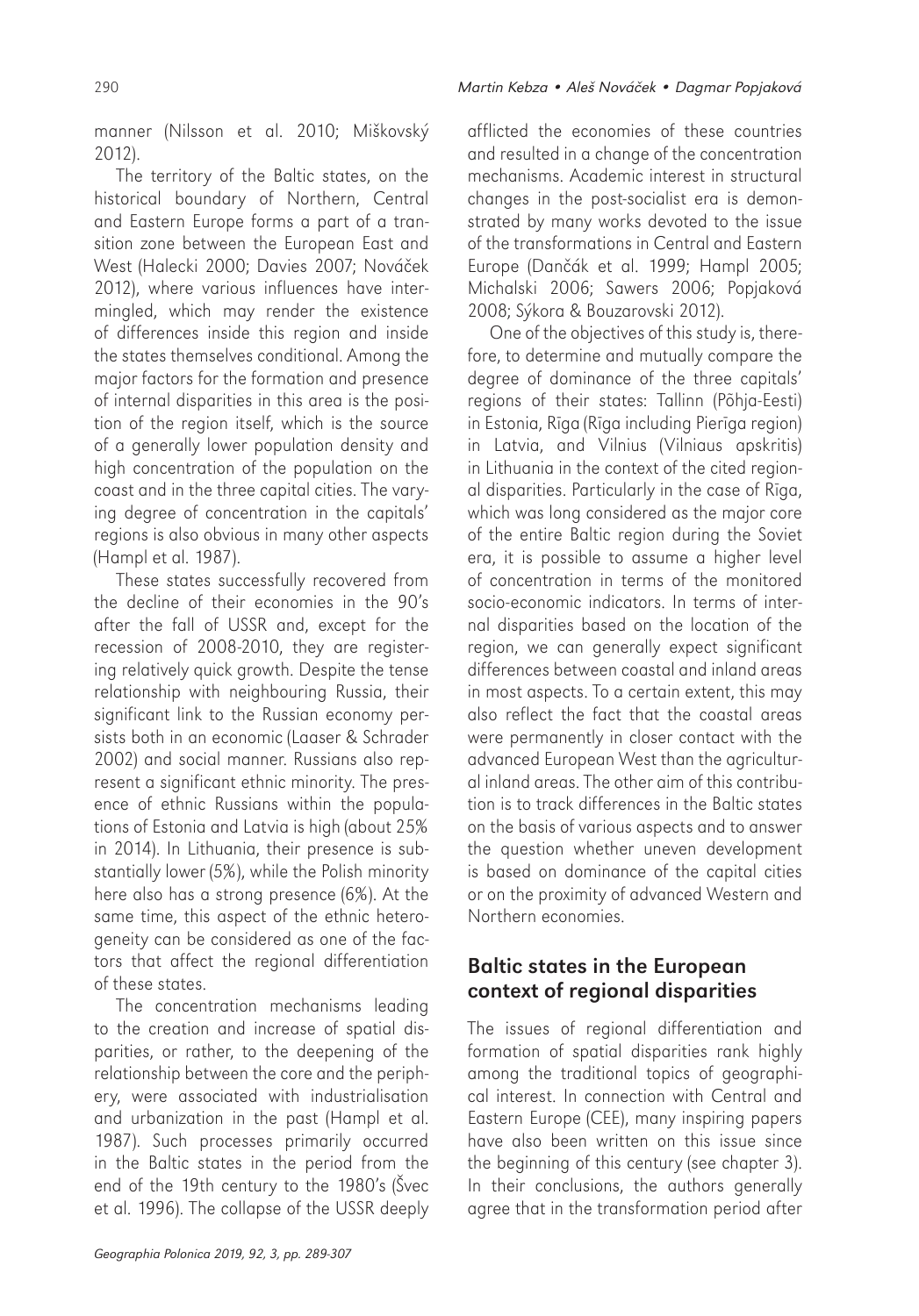1989/1990 to date, relatively quick spatial polarisation has been taking place in these countries, specifically the increasing economic and social differences between the capital's region and other areas of each country. From the works that monitor the developmental trends in spatial disparities directly in the Baltic countries, it is possible to primarily give credit to the work of Vošta (2004), Sawers (2006), Burneika (2007), Cibulskienė and Butkus (2007) and Fedorov and Mikhaylov (2018). Some studies focused on research into regional disparities within the CEE countries and draw attention to the presence of a certain East-West gradient (Nováček 2014; Lang 2015; Kubeš & Kebza 2018; Matlovič et al. 2018). The regions in the East of these countries usually exhibit relatively worse economic and social parameters than their more westerly regions (e.g. Barjak 2001).

The existence of territorial disparities is a natural component of the regional differentiation of every state. If we narrowed the entire issue down to only some economic indicators for accession negotiations, such as GDP per capita and unemployment rate, then in the European context we could differentiate three types of generalised forms of prevailing spatial regularity. These three types are on one hand based on the proximity of large core areas of continental importance, such as Blue Banana (Hospers 2003), which is reflected in the form of socio-economic gradients presented e.g. in Nováček (2014). The second component that has an impact on the level of socio-economic development is also the effect of the capital, which is in the context of CEE discussed by Dostál (2002) and by Benedek and Kocziszky (2015) in a more empirical study. In fact, two different layers are projected into reality which overlap with each other. The stated indicators can be considered at the same time as a certain determinant of many social, cultural and political spatial disparities.

The first type has already been mentioned in connection with the CEE countries, where a certain east-west gradient appears in various modifications. The opposite, thus

west-east gradient of territorial polarisation, has been presented long-term in Ukraine. Similarly, we can discuss the south-north (or north-south) gradient as the second type, especially in Mediterranean region, Belgium or Germany (partially). The third type is possible to assign to the countries with a clear dominance of core-periphery polarisation where one dominant region shows substantially different parameters, whereas the disparities between the rest of the regions are either minimal, or do not exhibit any other regularity in the form of some spatial gradient. This is typical particularly for the Nordic countries with a relatively low population density and a high population concentration and activities in one area or narrow belt of the coast. The high disproportions including the concentration of the population and hierarchy of the settlement system here are strongly determined by natural conditions. The significant polarisation between the capital region and the rest of the regions in the country is nonetheless visible in most of the countries, perhaps except for Germany, the Netherlands, Switzerland, Italy and partly Spain (Nováček 2014). Apart from the above-stated groups, we can identify countries in Europe which would be problematic to unambiguously classify under any of the previously mentioned types, an example of which may be the countries of Great Britain or France.

Due to the position of the Baltic countries, it is possible to expect inclination towards the third and potentially also the first type of the so-defined regional disparities. As is obvious from the given typology and outlined determinants, the location of the country itself has a significant impact on territorial polarisation.

In addition to location of the continental core areas and development axes that reflect the typology above, there is also a need to think in terms of regional core-periphery relationships, which are given by the distance to the local or, possibly, national centre and the size of the centre itself (Matlovič et al. 2018). These relationships, as shown by Kubeš and Kebza (2018), can be more pronounced than the gradients mentioned.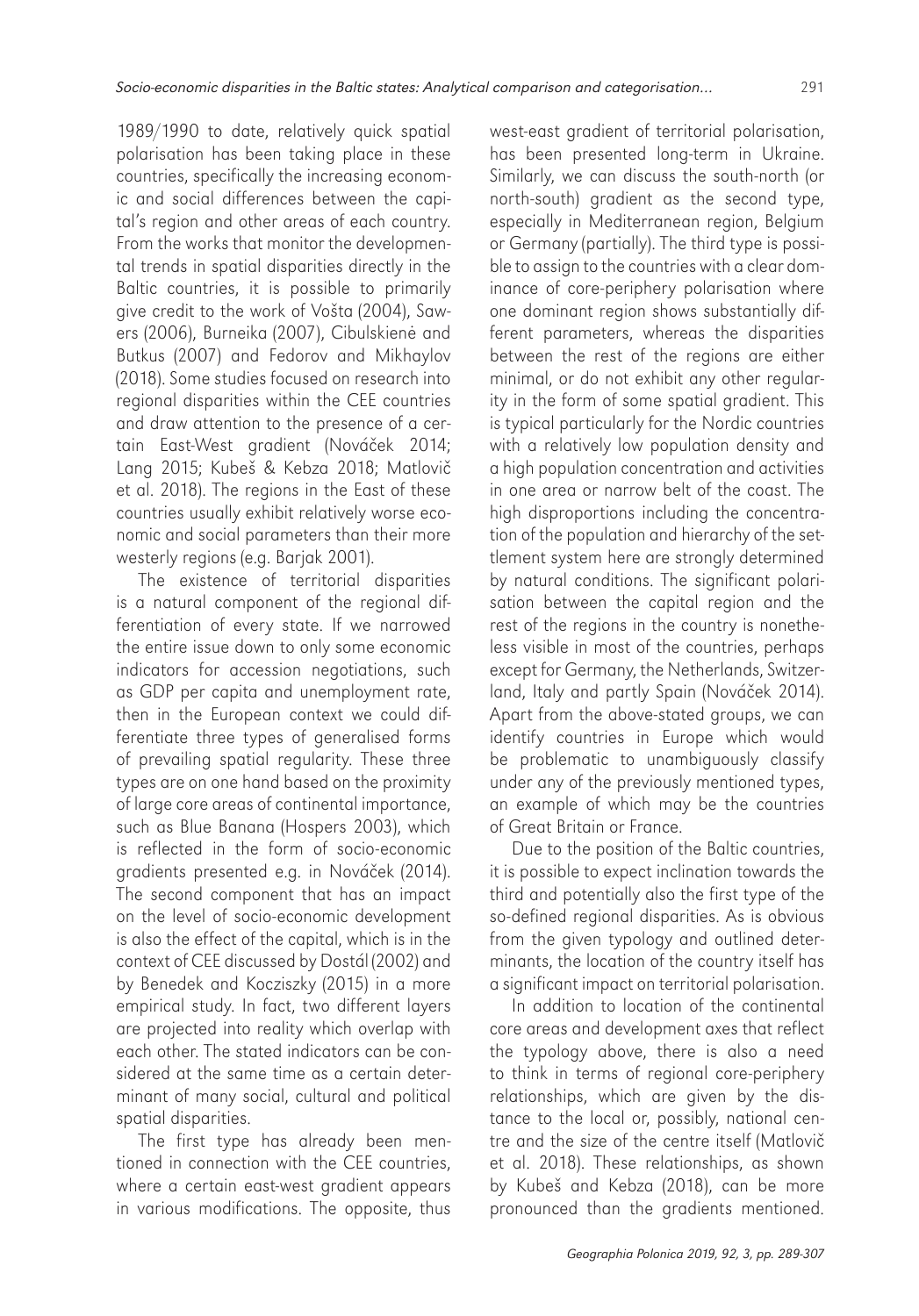Core-periphery is represented here by the leading centre, various groups of areas and lastly, by the periphery (or peripheries, as in Kebza 2018). Both core and periphery are affected by a multitude of processes, summarized in metropolitanization and peripheralization. While metropolitanization in its simplified concept means quantitative development in urban core and suburban hinterlands (Hampl & Marada 2016), peripheralization is a process of producing peripheries under social relations with spatial implications (Kuhn 2015) and might occur even in the most developed regions (Šimon 2017).

In discussing cores, it is necessary to reflect on their quantity – in the logic of previous paragraph, there is a significant difference in development between monocentric and polycentric regions and countries (Matlovič et al. 2018). While in the Baltic states all the studied regions are monocentric, Lithuania as a whole is rather polycentric which may indicate multi-point distribution of socioeconomic growth. On the other hand, Latvia is strongly monocentric; to a certain extent, suppressing all the other regional (second-tier) centres.

### Regions, indicators, data and methods

During the study of regional disparities, it is always important to consider the four initial methodical steps, which are mutually conditional, limiting and supplementary: (1) selection of regions, i.e. hierarchical level of the spatial (administrative) units which shall be the object of research, (2) selection of indicators and characteristics of the regions which shall be the basis for examination of regional convergence, divergence or polarisation of regions, (3) data base, availability of statistical resources for the selected territorial unit and, last but not least, (4) selection of the methods and tools for examination of the regions.

Concerning selection of regions, the most commonly used regional level in crossregional analyses and, for instance, also

across the CEE countries, is NUTS 2 or NUTS 3 (e.g. Barjak 2001; Egger et al. 2005; Ezcurra et al. 2007; Kallioras 2010; Monastiriotis 2011). These territorial units are part of the European nomenclature and are a tool for structural funds or regional selfgovernment. This regional level is often used in the research studies on interregional differences within one country (e.g. Quadrado et al. 2001; Wostner 2005; Cibulskienė & Butkus 2007; Banerjee & Jarmuzek 2010; Hampl 2010). For research in the presented study of regional disparities in the Baltic countries, the NUTS 3 territorial units were used. This was primarily for the reason of the availability of data and the ensuing mutual comparability of the regions. This concerns a total of 21 administrative units, of which five are in Estonia, six in Latvia and ten in Lithuania. For the purposes of part of the research, the number of regions was reduced to 20 by merging the urban region of Rīga and its hinterland known as Pierīga. Without this step, there would be substantial distortion because the other capital cities, Tallinn and Vilnius, do not have their purely urban regions at this regional level.

Another basic regional analysis step is the selection of indicators. In accordance with the emphasised need for objectivity of the indicators (Crescenzi & Percoco 2013) and drawing on the experience of selection of indicators in other similar studies and, finally, considering the availability of data, ten indicators were selected and used in the analysis. Five indicators represent the economic level and a further five, the social character of the regions. Specifically, GDP per capita and average monthly wages have the potential to describe the living standard in the regions, but also the performance of the economy. Unemployment rate may indicate potential structural problems in the region or, on the contrary, accentuate its high economic performance. The share of workforce employed in agriculture (or share of workforce employed outside agriculture) represents regional economic progressiveness. An indicator with the function of some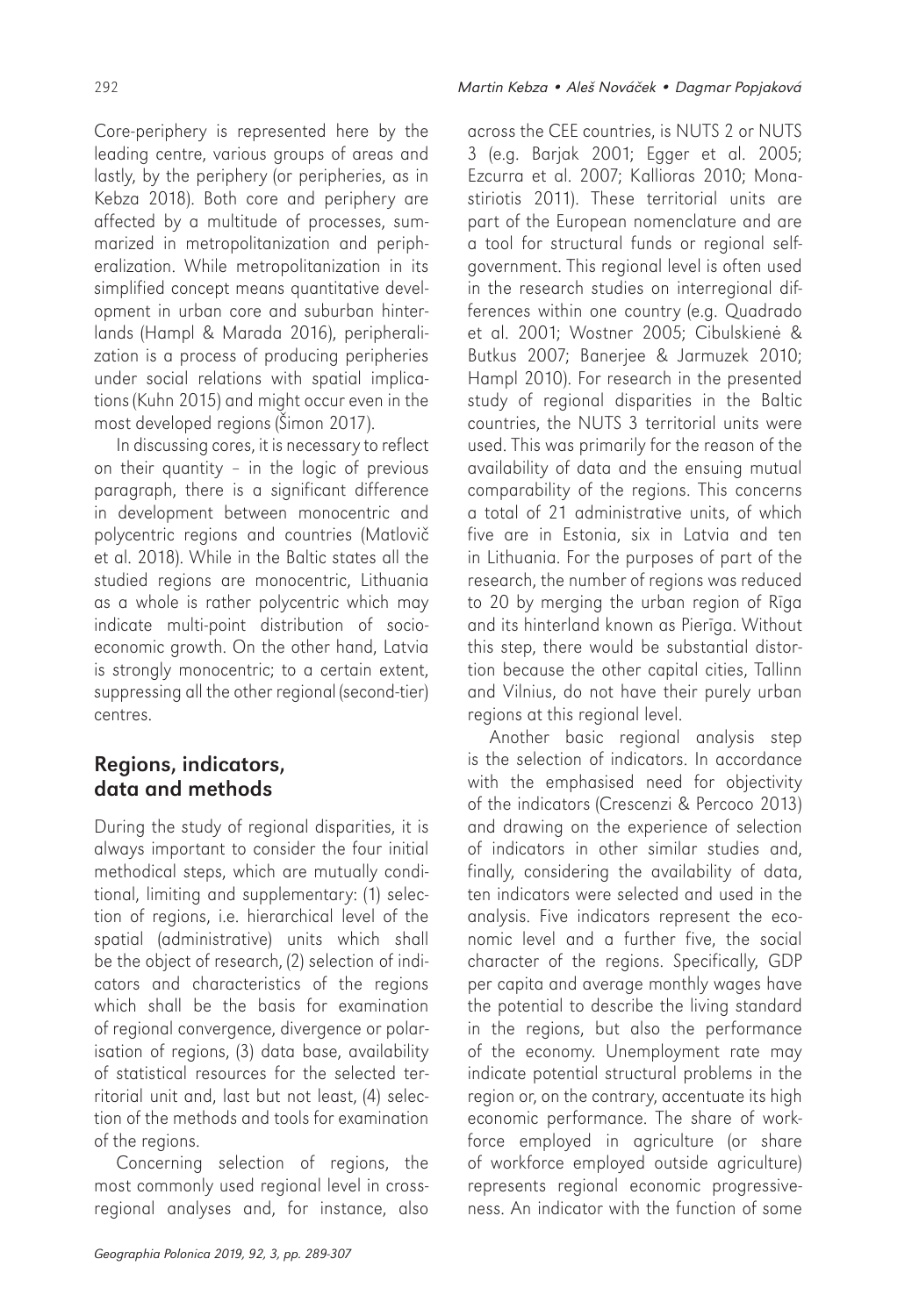sort of economic catalyst is transport infrastructure or major roads density. The selection includes only the most important traffic arteries, and first class (national routes) and other hierarchically higher roads, because monitoring limited solely to motorways would be irrelevant due to their short length. All the economic indicators were set in such a manner that their highest significance reached the positive poles. For this reason, the values of some indicators were inverted, specifically unemployment and the share of employed in agriculture.

The analysis at the same time considered five social factors. Population density together with urbanisation rate may testify about the region's economic development level if we base our judgement on the assumption that strongly urbanised areas can generally be considered as the most developed. The population balance through net migration rate was monitored, which should have accentuated the attractiveness of the region for settlement at the expense of the areas with lower life quality. The share of tertiary education graduates may also reflect the human capital or social status of the population. However, it is possible to assume the deformation of this factor due to the presence of universities in the region. The last indicator is the share of foreigners, which is however in itself highly distorted particularly by the considerable Russian minority in all three countries. For this reason, the population that stated Russian as their mother tongue was excluded from the number of foreigners. In Lithuania, for the same historical reasons, people who stated Polish as their mother tongue were also excluded. An indicator modified in this way should evaluate the progressiveness of the regions in terms of internationalisation, which may be associated with, for instance, gentrification in the capitals.

A problem in the selection of indicators may be the limited existence and availability of data, particularly if the objective is to obtain data for a broad spectrum of indicators, for smaller territorial units, or from various national statistics. In the presented study, the data of the statistical offices of all three countries (Central Statistical Bureau of Latvia [CSBL] 2015; Statistics Estonia [SE] 2015; Statistics Lithuania [SL] 2015) and the Eurostat (2015) database were used. The data for examination of the indicators primarily relates to 2011, when a population census was conducted in all three countries. In the event of the non-existence of such data, the data from the nearest years was used. An exception is the value that constitutes the overall rise in the population, which was monitored for the entire decade, i.e. 2001-2011.

Various methodological tools are used to express economic disparities, from simple statistical indicators to complicated econometric analyses and models. The overviews of some of the most frequently used methods are contained in theoretically-methodologically focused studies (e.g. Blažek & Uhlíř 2002). In the geographical regional analyses focused on Europe, apart from the coefficient of variation, the Gini and Theil coefficients are used, while the Hoover index and Herfindahl index of concentration are also suitable (e.g. Matlovič & Matlovičová 2011; Masso et al. 2012).

In the presented paper, the method derived from the calculation of the deviations from the median  $(d)$  of the values of the individual indicators for each country, or more precisely, region was used according to the relationship:

$$
d_m = \frac{x \cdot 100}{y}
$$

where x is the value of the indicator and y is the median for the regions of one country.

The arithmetic mean of the deviations from the medians of the given region was used to calculate its total index, which was subsequently standardised within the interval <0;1>, in which the value 1 was always assigned to the most advanced region of each country (see below Tab. 1, Tab. 2 and Tab. 3). This step was primarily taken for the reason of comparability of the resultant values for the various countries and regions.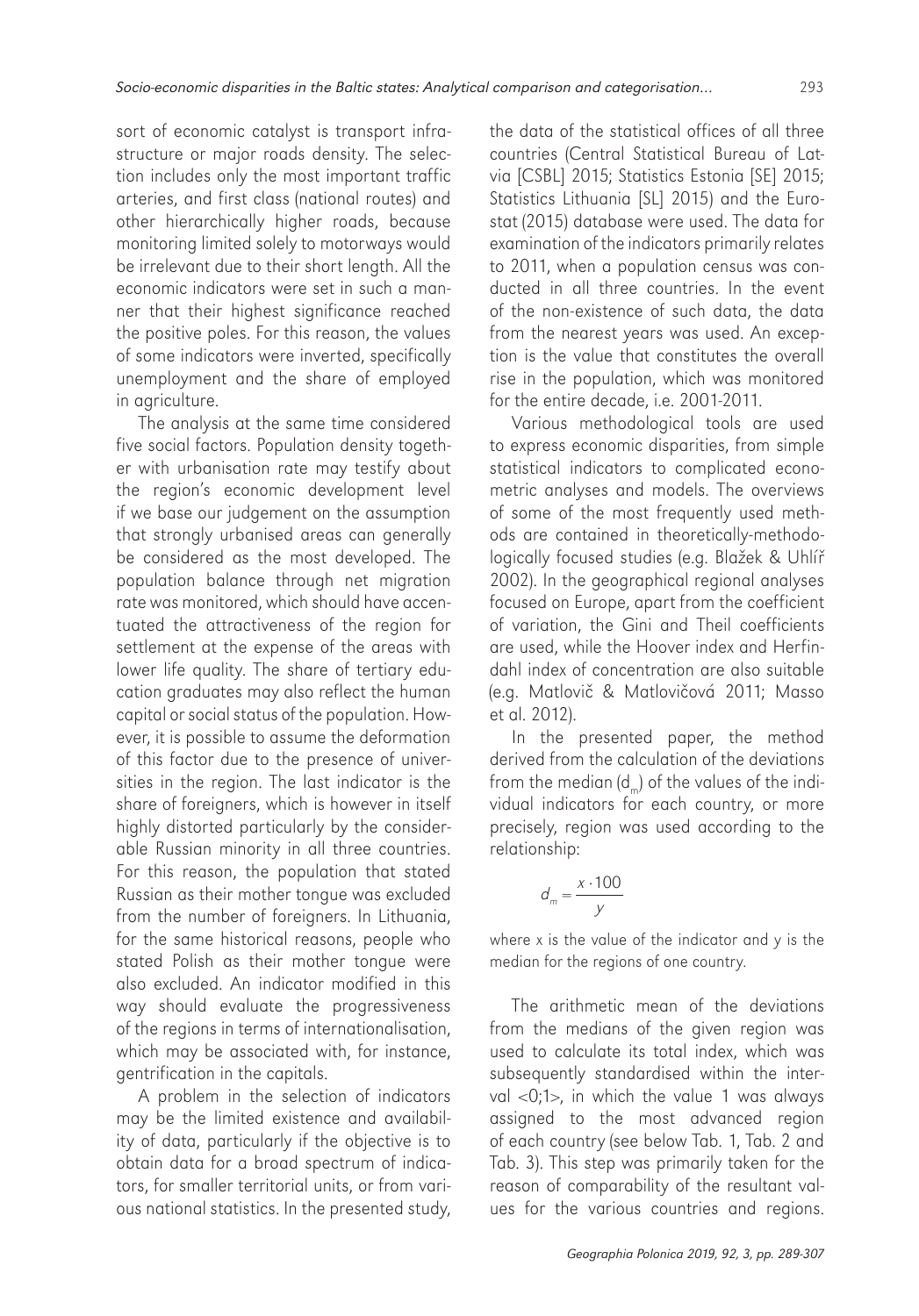This index should summarise all characteristics of the socio-economic advancement of the region. The degree of dominance of the capital's region was derived from the values of the standardised total index, or rather, from the assessment of the degree of polarisation between the capital's region and the rest of the country. The arithmetic mean of the index of all regions in the given country excluding its capital's region thus shows how big their mutual polarity really is. The lower the index value, the higher the disparity, or more precisely, the dominance of the capital's region within the given country.

The applied cluster analysis (Everitt et al. 2011) is based on the hierarchical averagelinkage clustering algorithm using the simple Euclidean metric, where the distance between two objects (vector  $\mathsf{x}_{\mathsf{i}}$  and  $\mathsf{x}_{\mathsf{k}}$ ) is defined for all i ≠ k as follows:

$$
d_{(x_i, x_k)} = \sqrt{\sum_{j=1}^n (x_{ij} - x_{kj})^2}
$$

The distance of the clusters was thus determined as the average distance between all the pairs, each of which belongs to a different cluster expressed formally and unequivocally as:

$$
d_{(A,B)} = \frac{1}{n_A n_B} \sum_{x_i \in A} \sum_{x_j \in B} d(x_i, x_k)
$$

The dendrogram, which was created on this basis (see below Fig. 3) thus visualises the degree of similarity or dissimilarity between the individual clusters of the regions.

### Analysis of regional disparities

The focal point of the analysis of regional differences in the Baltic states is presentation and summarisation of all the abovementioned indicators by region in each of the three countries. Attention is devoted to the explanation, substantiation and search for links and causalities of the different level of the indicator in the region based on their deviations from the median for the individual regions. It is the evaluation of these deviations that forms the actual basis for analysis of the disparities of the Baltic region.

#### Estonia

In Estonia, the GDP per capita has similar values in all the regions excluding Põhja, the capital region, with particular characteristic deformation in this indicator of the foundation of a company which may run manufacturing operations in another region. Above the median is also the GDP per capita value of Kirde-Eesti (Tab. 1), where the situation is particularly influenced by the industrial character of the city of Narva and its surroundings as well as other coastal towns (e.g. Sillamäe). On the contrary, the least favourable is the situation in Kesk-Eesti, which comprises of extensive inland territory that is less densely populated when compared to the coastal regions. Due to the routing of the transport routes, it is possible to evaluate this region as a transit rather than a manufacturing region. Similar distribution, but with much smaller differences, is also obvious in terms of the average monthly wages. This is naturally highest in the region of the capital city, which is followed by Lääne-Eesti, whose values are, among other things, impacted by seasonal activities related as tourism in summer (as discussed in Ahas et al. 2007). The smallest are the values of the Kesk region with a minimum of population and less economically significant centres.

Unemployment rate shows very small differences in the Estonian regions. A higher unemployment rate exists only in Kirde-Eesti. This fact can be explained in two ways; firstly, as a problem caused by social exclusion of the population of ethnic Russian nationality. As ascertained by Aasland (2002), some working positions are unavailable to these 'non-citizens', but he also adds that the phenomena related to ethnicity need not necessarily lead to social exclusion. Secondly, the decline in industry employment opportunities as a consequence of economic transformation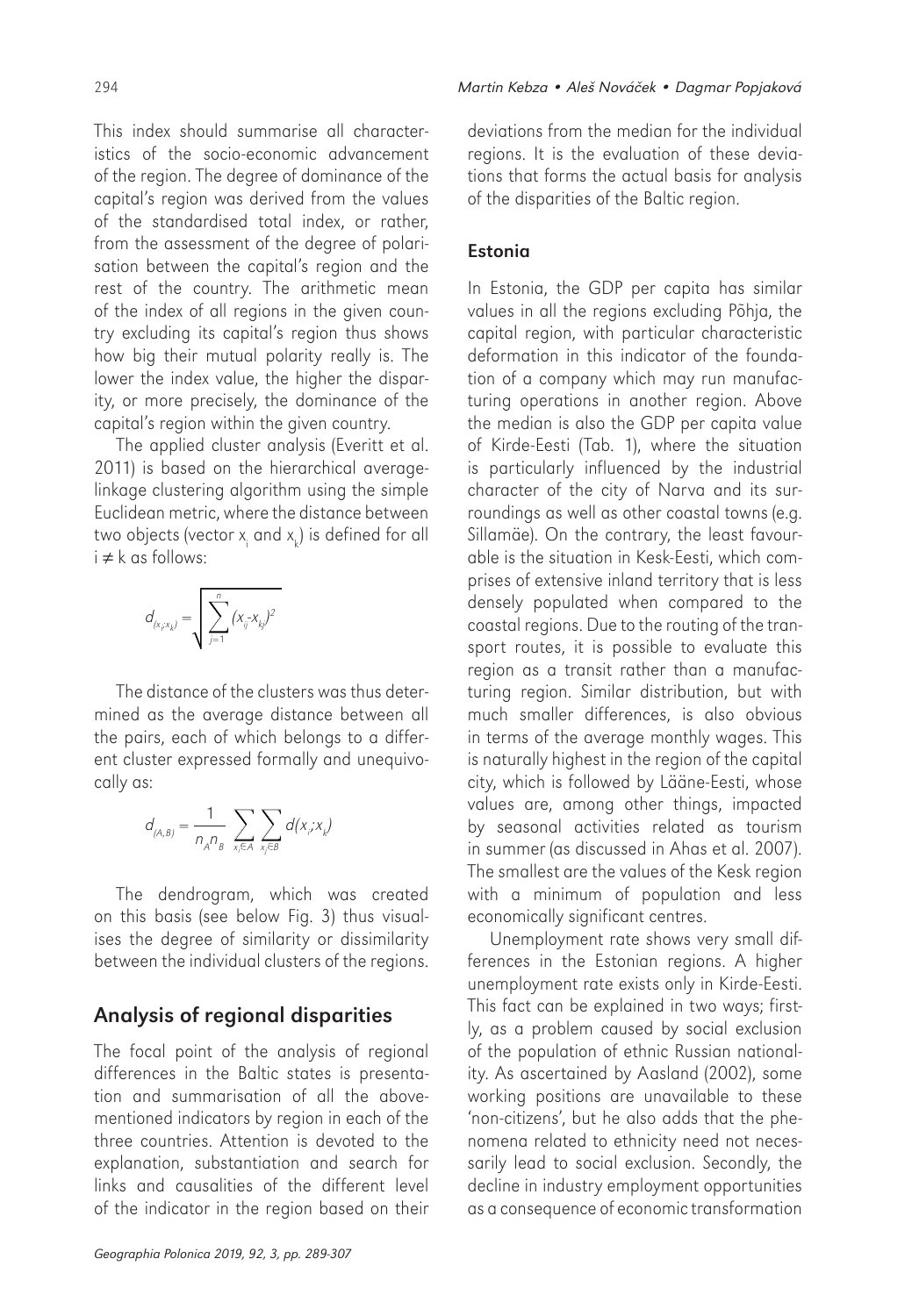|                                               | Põhja-Eesti | l ääne-Festi | Kesk-Festi | Kirde-Festi | Lõuna-Festi |  |
|-----------------------------------------------|-------------|--------------|------------|-------------|-------------|--|
| GDP per capita                                | 203.60      | 97.20        | 93.00      | 101.10      | 100.00      |  |
| Average monthly wages                         | 139.60      | 100.40       | 97.40      | 99.80       | 100.00      |  |
| Unemployment rate                             | 99.70       | 100.20       | 100.00     | 95.40       | 100.40      |  |
| Share of workforce<br>employed in agriculture | 118.00      | 100.00       | 99.00      | 116.80      | 99.50       |  |
| Major roads density                           | 166.90      | 49.00        | 100.00     | 154.60      | 73.50       |  |
| Population density                            | 610.40      | 65.60        | 66.10      | 218.30      | 100.00      |  |
| Urbanisation rate                             | 110.90      | 66.60        | 100.00     | 110.70      | 72.90       |  |
| Net migration rate                            | 190.40      | 105.00       | 81.20      | 86.70       | 100.00      |  |
| Share of tertiary<br>education graduates      | 191.40      | 85.70        | 77.10      | 100.00      | 119.10      |  |
| Share of foreigners                           | 199.10      | 87.00        | 96.50      | 155.7       | 100.00      |  |
| Total Index                                   | 203.00      | 85.70        | 91.00      | 123.90      | 96.50       |  |
| Standardized Total Index                      | 1.00        | 0.42         | 0.45       | 0.61        | 0.48        |  |

Table 1. Deviations from the medians and total index in the regions of Estonia

Source: Statistics Estonia (2015)

can be considered as an explanation. A different arrangement is obvious in the case of the share of workforce employed in agriculture. Their lowest proportion is naturally in the region of the capital city and the industrial region of Kirde. Small differences also exist among the remaining regions, of which Kesk and Lõuna are extensive and mostly inland, and thus have more agricultural activity. The last economic indicator considered was major roads density, in which substantial interregional differences are obvious. The highest route density occurs in the regions of Põhja and Kirde, which can be explained by both the higher population density and the presence of important city traffic nodes (Tallinn, Narva). The lowest density is in Lääne-Eesti, which is placed at a disadvantage by the terminal position, almost outside the main transport routes of national and supranational significance. This absolutely applies to both the largest islands, whereas Hiiumaa does not have even a single road in the monitored category.

The population density values naturally reflect the presence of the area of Tallinn, which also includes other large towns, e.g.

Maardu. Higher values also exist in the industrial region of Kirde with the towns of Narva, Kohtla-Järve or Jõhvi. On the contrary, low values exist in the Kesk region, without a more significant centre, and Lääne, containing an extensive and sparsely populated island part. Põhja and Kirde-Eesti also have the highest urbanization rate. The lowest values again are attributed to the island of Lääne and strongly monocentric Lõuna, with a relatively low amount of towns. In the net migration rate values, the region of the capital city is highly dominant, which can be linked to suburbanisation. Lower values exist in the relatively inaccessible Kesk region and industrially unattractive Kirde-Eesti. It is necessary to mention that the differences between the non-metropolitan regions are rather small.

The share of tertiary education graduates significantly reflects the presence of an important university in Tallinn in particular, further in Tartu, which has a branch also in Narva, in whose region the high value may be saturated by the necessity of educated workers in industry. However, the values may be distorted in the regions of Lõuna and Kirde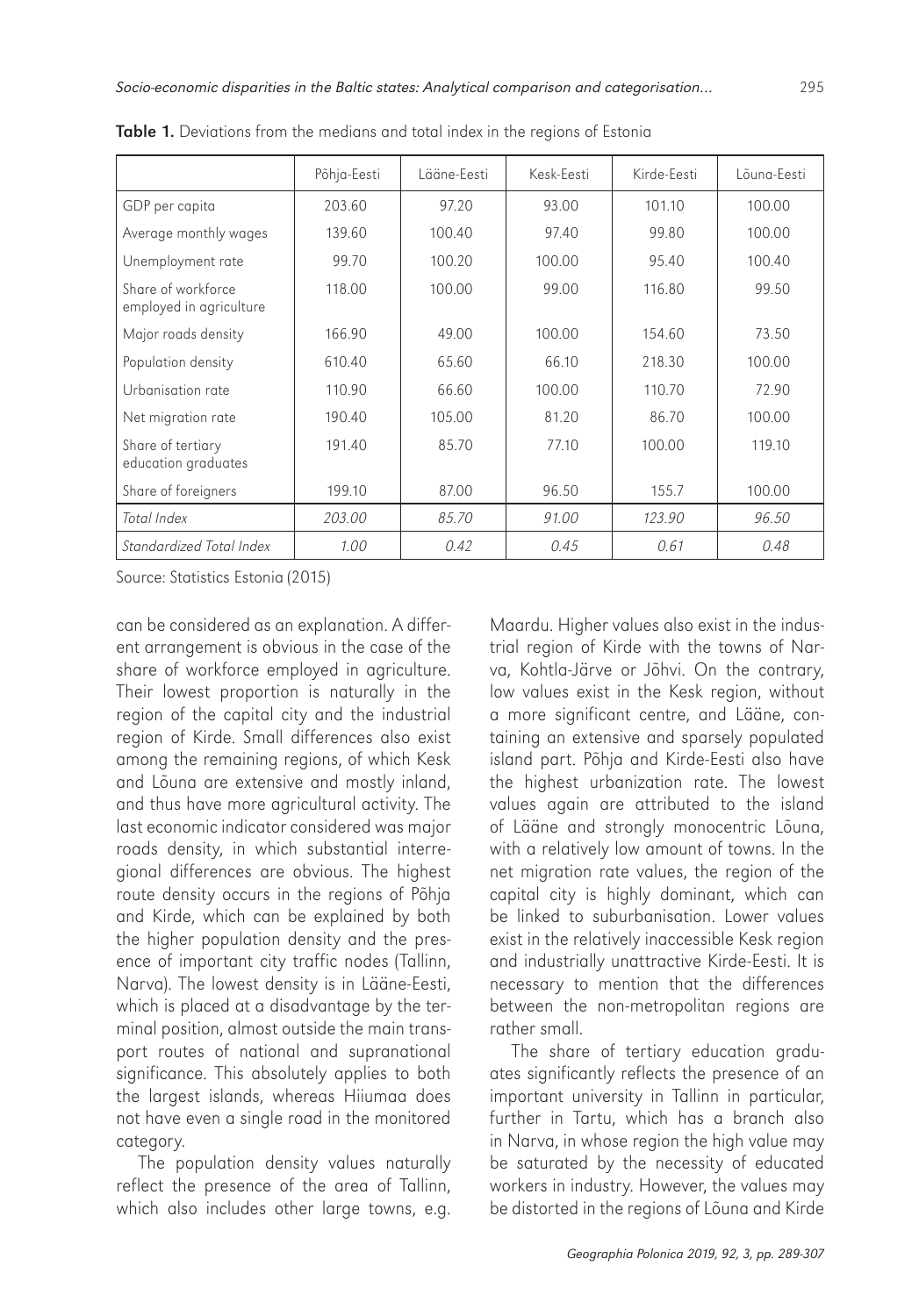by the proportion of the rural population for whom the university centres are more difficult to access. There is a small share of tertiary education graduates in Kesk-Eesti, which can again be explained by the fact that the region rather fills the space between the country's centres. The proportion of foreigners is clearly highest in Tallinn's Põhja-Eesti, which is an expression of the natural attractiveness of the capital city, particularly for labour migrants. However, the high proportion in Kirde-Eesti is interesting, even despite the exclusion of the Russian speaking population. The substantial number of this minority thus prepares the ground for migrants with related language knowledge, ideally also from countries with worse wage conditions to take up less qualified industrial jobs; a large proportion of the local minority thus

comprises Ukrainians (SE 2015). In Estonia, there is a relatively significant dichotomy between Põhja and the rest of the country. Among the remaining four regions, the north-eastern region of Kirde stands out in many aspects as it is Russified and industrialised which leads to increased values of some indicators. Lõuna-Eesti, with the second largest Estonian city, Tartu, is surprisingly lagging behind somewhat. The region is too large, particularly in comparison with the cited Kirde, which unlike Lõuna has a larger number of working centres. This may result in distortion of the internal differences that are discernible at lower hierarchical levels. Lääne-Eesti is special; the character of which rather corresponds to an area of seasonal tourism, but not an economic or social centre; it is also strongly rural. This is also related to its internal segmentation, which is mainly attributed to the inland part of the region that is sparsely populated and has an underdeveloped but adequate transport infrastructure.

#### Latvia

In Latvia, the GDP per capita is distributed very unequally. The larger part is saturated by the Baltic metropolis, Rīga, and its hinterland Pierīga. It benefits from its position

296 *Martin Kebza • Aleš Nová*č*ek • Dagmar Popjaková*

as the largest city of the Baltic states, but also its historical context and international importance in the economic sphere. The Rīga region is followed at a distance by Kurzeme with coastal towns with port functions – Liepāja and Ventspils. Here, it is thus possible to assume a high concentration of production and services, similarly to Rīga. On the contrary, the Latgale region (with the towns of Daugavpils and Rēzekne), which is the most easterly Latvian region and whose centre is relatively far from the larger centres, has the lowest value.

The average monthly wages in Latvia show the same spatial pattern, only with lesser dominance of the Rīga region (Tab. 2). The average wage may thus be comprehended as a more realistic indicator, which expresses the economic situation in the regions, but without deformation of the administrative settlement of companies without a labour base. The Latgale region that Herslund & Sørensen (2004), for instance, perceive as the most afflicted with a minimum of business activities and high unemployment, is lagging. But within Latvia, the unemployment in Latgale is not the worst; the highest unemployment rate is in Rīga and the adjacent Pierīga. This can be explained, for instance, by a correlation with migration, which is substantial in the capital region where new migrants are seeking job opportunities and are not always necessarily successful. On the contrary, the lowest unemployment rate is in the Vidzeme region, which can be characterised as rural, but also agrarian. It can be said that this region offers relatively adequate jobs in the rural area, particularly in agriculture, because this region has the largest proportion of employed within this sector of Latvia. The differences between the regions are however very small with only the broader Rīga region differing more significantly. The road network is most dense in the Rīga region thanks to its radial character; the Latgale region also has high values as it lies on the Vilnius-Saint Petersburg axis.

Massive regional differences and the dominance of the capital's region, can be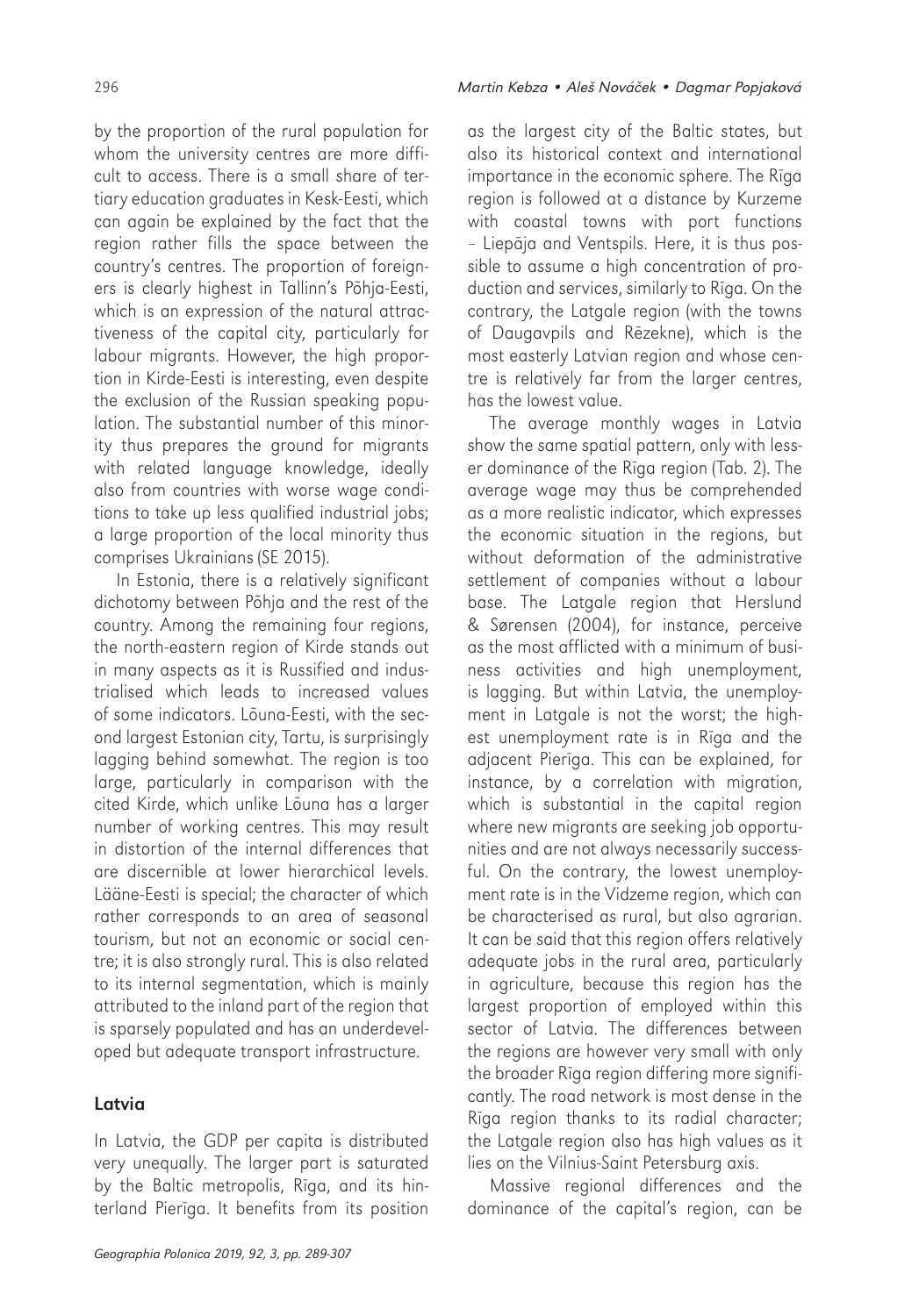|                                               | Pierīga region<br>$+$ Riga | Vidzeme<br>region | Kurzeme<br>region | Zemgale<br>region | Latgale<br>region |  |
|-----------------------------------------------|----------------------------|-------------------|-------------------|-------------------|-------------------|--|
| GDP per capita                                | 364.0                      | 95.5              | 129.8             | 100.0             | 85.4              |  |
| Average monthly wages                         | 129.4                      | 94.7              | 102.2             | 100.0             | 85.6              |  |
| Unemployment rate                             | 98.9                       | 104.7             | 102.6             | 99.1              | 100.0             |  |
| Share of workforce<br>employed in agriculture | 107.0                      | 97.2              | 100.0             | 98.4              | 100.4             |  |
| Major roads density                           | 188.7                      | 59.1              | 74.1              | 100.0             | 106.2             |  |
| Population density                            | 472.2                      | 66.3              | 95.1              | 113.4             | 100.0             |  |
| Urbanisation rate                             | 136.8                      | 75.0              | 105.6             | 81.3              | 100.0             |  |
| Net migration rate                            | 243.1                      | 96.8              | 100.0             | 157.7             | 73.2              |  |
| Share of tertiary<br>education graduates      | 172.1                      | 94.6              | 95.9              | 100.0             | 100.0             |  |
| Share of foreigners                           | 100.0                      | 56.5              | 146.8             | 98.4              | 106.5             |  |
| Total Index                                   | 201.2                      | 84.0              | 105.2             | 104.8             | 95.7              |  |
| Standardized Total Index                      | 1.00                       | 0.42              | 0.52              | 0.52              | 0.48              |  |

Table 2. Deviations from the medians and total index in the regions of Latvia

Source: Central Statistical Bureau of Latvia (2015)

observed in the population density. This is mainly due to the population concentration in Rīga and the suburbs which surround it. The Vidzeme region has the lowest density since there are no large settlements. The urbanization rate has a very similar character, which also reflects the dominance of Rīga. For that matter, this may be one of the reasons for the very low urbanisation rate in some other regions. For instance, its level is lower than 50% in Zemgale and Vidzeme (CSBL 2015). Thanks to its size, Rīga can attract or siphon the population from regions without a large centre. The area with the highest migration growth is also the capital's region, which may be due to similar causes as those that apply to other capital cities that are attractive from the aspect of jobs and wages. There is also a relatively high net migration rate in the Zemgale region, some of whose parts, particularly the northern parts, may serve as more distant suburbs for Rīga, but also as suburbs for Jelgava. By contrast, Vidzeme and mainly Latgale seem to be distant and unattractive. The safety factor may also play a role.

Apart from Rīga, the share of tertiary education graduates is almost without any differences, which is clearly due to the existence of universities in all regional centres. A very interesting characteristic of Latvia is the share of foreigners, which should indicate the international attractiveness of the place. Rīga is the centre of the Russian-speaking population. The ethnic Latvians in Rīga itself form less than 50% (CSBL 2015). The significant minorities are mainly the Belarusians, Ukrainians and in Kurzeme and Zemgale also the Lithuanians. The smallest proportion of foreigners is in the Vidzeme region, where all the nationalities are represented marginally.

Latvia can be perceived as strongly polarised in the sense of hypertrophied Rīga versus the rest of the regions, among which very little differences are discernible (Fig. 2). For instance, Kurzeme or Zemgale, have more favourable monitored values, which is conditional on the proximity of Rīga and, in the case of Kurzeme, the maritime connections with the rest of Europe, and the port functions of the towns. Vidzeme has the least favourable values; it is highly rural, without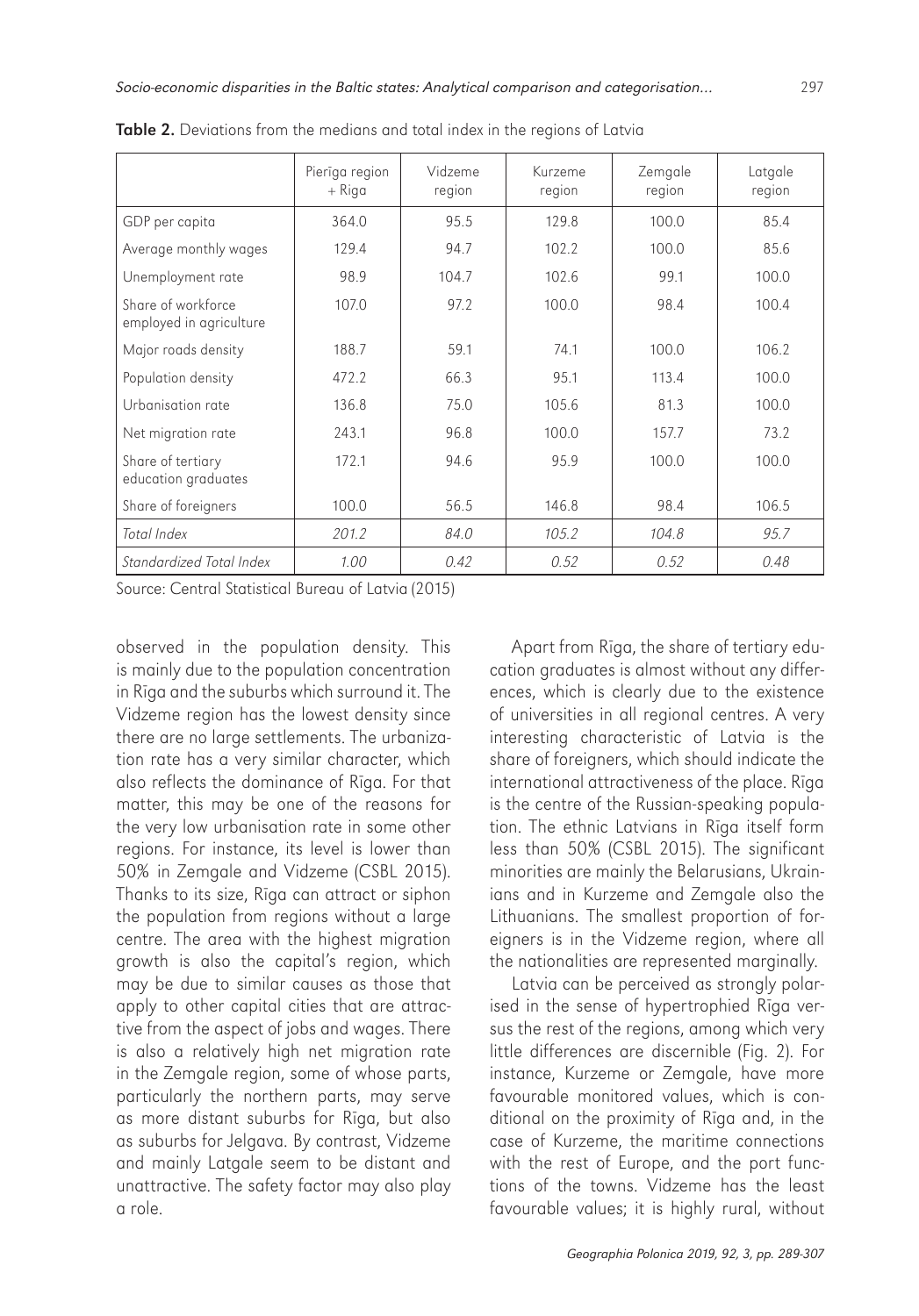

Figure 1. Standardized Total Index (left) and Categories (right) of the NUTS3 regions in the Baltic states

Source: Central Statistical Bureau of Latvia (2015), Statistics Estonia (2015), Statistics Lithuania (2015).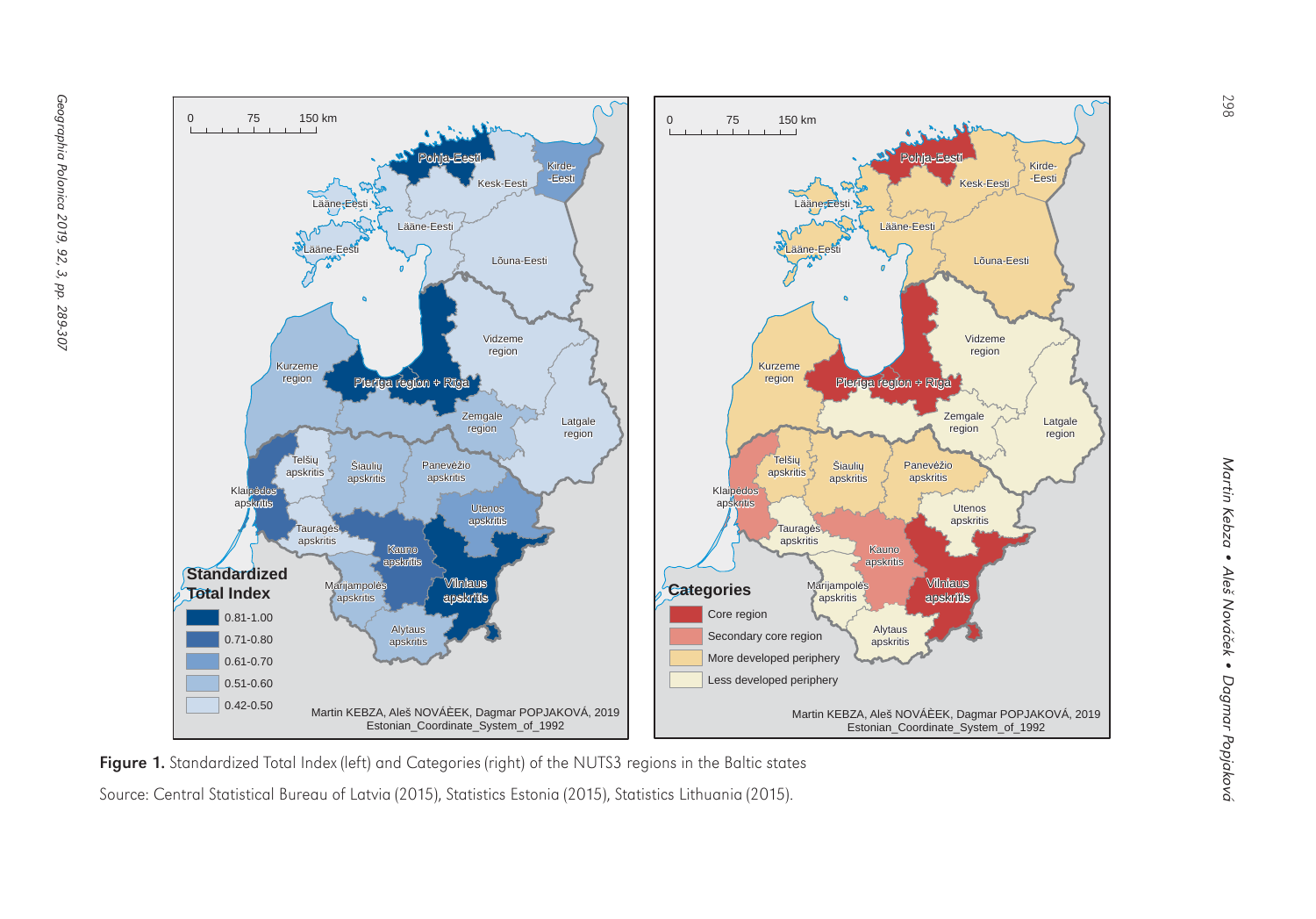large towns and significant international connections. This substantial dominance may be problematic particularly in the event of an economic recession, or other structural problems in the core.

### Lithuania

In Lithuania, the higher GDP per capita values are mainly divided between the Vilniaus region and the Klaipėdos and Kauno regions. Klaipėda and Kaunas are significant population and economic centres of Lithuania. Klaipėda benefits from its coastal location and thus, the port functions, which also integrate production. By far, the lowest GDP per capita is seen in the regions of Marijampolės and Tauragės, which do not have any significant centre. It can also be deduced from the level of the urbanization rate, which is lowest in these two regions, specifically under 50% (SL 2015). Far smaller differences exist in the distribution of the average monthly wage, while they remain the highest in Vilnius and

the cited centres and lowest in Marijampolės and Tauragės, which can again be interpreted as due to the attractiveness of the regions for employers or the rural character of the regions and the ensuing sectoral orientation. A very small deviation in the median can be observed in the case of unemployment rate, but the dominance of the strong centres still appears (Tab. 3). The least favourable situation is found in the regions of Utenos, Alytaus and Telšių, which can primarily be explained due to the lack of labour centres and the fact that they fall under more distant centres in other regions. The three core regions also have the lowest proportion of the population employed in agriculture, which is related to the rise of the tertiary sector in the cores. The largest share of agricultural workers is found in the Tauragės region, which also has the lowest average wage, as discussed above.

The indicator of major roads density in Lithuania is interesting as it does not reflect the dominance of the three centres

|                                               | apskritis<br>Alytaus | apskritis<br>Kauno | Klaipedos<br>apskritis | Marijampoles<br>apskritis | Panevezio<br>apskritis | apskritis<br>Siauliu | Taurages<br>apskritis | ipskritis<br>Telsiu | apskritis<br>Utenos | apskritis<br>Vilniaus |
|-----------------------------------------------|----------------------|--------------------|------------------------|---------------------------|------------------------|----------------------|-----------------------|---------------------|---------------------|-----------------------|
| GDP per capita                                | 89.0                 | 130.3              | 145.8                  | 83.9                      | 99.4                   | 100.7                | 77.4                  | 113.6               | 91.6                | 189.7                 |
| Average monthly wages                         | 98.2                 | 110.8              | 114.1                  | 93.5                      | 99.6                   | 96.1                 | 90.4                  | 103.9               | 100.4               | 131.8                 |
| Unemployment rate                             | 97.2                 | 101.6              | 101.5                  | 100.8                     | 98.4                   | 100.8                | 99.3                  | 97.4                | 97.1                | 101.9                 |
| Share of workforce<br>employed in agriculture | 98.4                 | 105.7              | 105.7                  | 97.8                      | 100.5                  | 100.1                | 94.7                  | 99.9                | 97.7                | 107.2                 |
| Major roads density                           | 73.7                 | 169.3              | 92.6                   | 121.3                     | 93.9                   | 107.4                | 106.1                 | 80.4                | 91.8                | 106.1                 |
| Population density                            | 82.8                 | 213.8              | 185.0                  | 103.0                     | 90.4                   | 100.6                | 71.0                  | 99.4                | 60.1                | 236.4                 |
| Urbanisation rate                             | 99.2                 | 119.4              | 120.7                  | 83.7                      | 99.9                   | 104.3                | 70.0                  | 100.1               | 93.7                | 132.2                 |
| Net migration rate                            | 101.5                | 124.6              | 129.1                  | 113.7                     | 87.3                   | 17.5                 | 46.1                  | 58.7                | 98.5                | 292.6                 |
| Share of tertiary<br>educated graduates       | 93.0                 | 154.3              | 141.1                  | 66.7                      | 99.2                   | 101.6                | 70.5                  | 84.5                | 100.8               | 195.4                 |
| Share of foreigners                           | 91.7                 | 108.3              | 250.0                  | 77.8                      | 91.7                   | 113.9                | 58.3                  | 69.4                | 272.2               | 308.3                 |
| Total Index                                   | 92.5                 | 133.8              | 138.6                  | 94.2                      | 96.0                   | 94.3                 | 78.4                  | 90.7                | 110.4               | 180.2                 |
| Standardized Total Index                      | 0.51                 | 0.74               | 0.77                   | 0.52                      | 0.53                   | 0.52                 | 0.44                  | 0.50                | 0.61                | 1.00                  |

Table 3. Deviations from the medians and total index in the regions of Lithuania

Source: Statistics Lithuania (2015)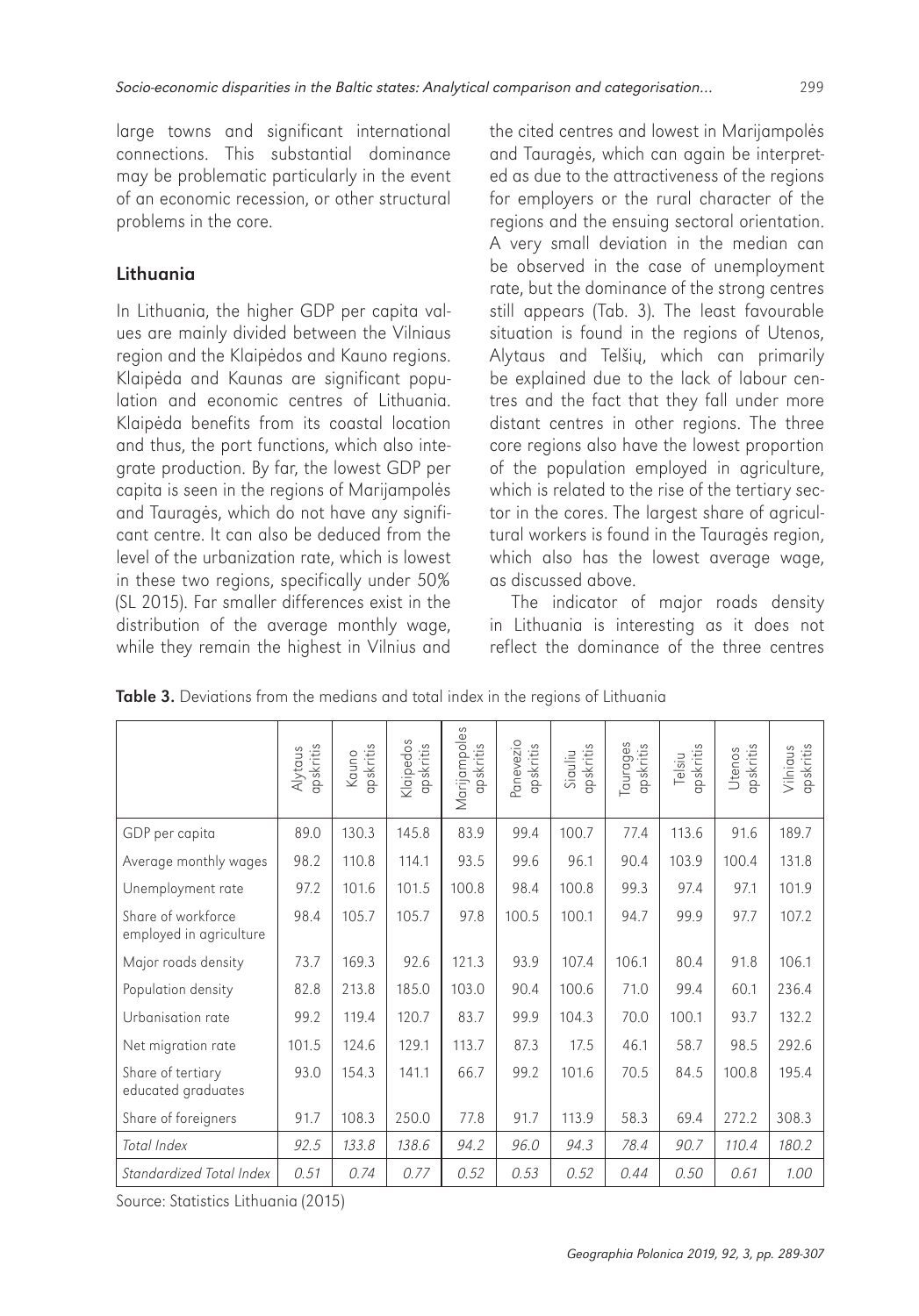300 *Martin Kebza • Aleš Nová*č*ek • Dagmar Popjaková*

in relation to the rest of the regions, but rather, the geographical location in relation to the international transport networks. Far higher values also exist in the central Kauno region, which is primarily crossed by motorways from Vilnius to Klaipeda and the artery from Latvia to Poland that further runs through the Marijampolės region, which also has unusually high values. Particularly in Lithuania, there is a question of quality and comparative categorization of the roads and motorways, for example for the well-known exits (e.g. near the city of Kuršėnai) from the high-speed roads.

Big differences or even multi-core polarization can be observed in the population density, based on the obvious spatial pattern. The migration differences are highly significant. It is by far the biggest in the Vilniaus region; it is also high in the regions of Kauno and Klaipėdos, which just like in Latvia or Estonia may indicate the attractiveness of these centres from the viewpoint of opportunities for labour, services or wages. Very small migration increases exist in the regions of Šiaulių, Tauragės and Telšių. These may be uninteresting just because of the distance from the centres, particularly from Vilnius, the largest.

Similar dominance exists in the case of the three Lithuanian centres as well as in the share of tertiary education graduates whereas, once more, small differences exist in the case of the lagging regions of Marijampolės and Tauragės. Comprehensively, a role may be played here by the presence and availability of universities, which primarily serve the three largest cities and the Šiaulių region. A huge disproportion also appears in the distribution of foreigners, whereas in Lithuania, apart from Russians, Poles, who are typical for the south-east of the country, were also excluded. Other than these two groups, a major role is played by Belarusians and Ukrainians, particularly in the Vilniaus, Utenos and Klaipėdos regions, whereas the most significant reason in the case of the first two is geographical proximity. The smallest proportions of foreigners are mainly in the regions of Tauragės and Telšių, which are distant from the Belarus borders, but also

uninteresting from the viewpoint of labour migration.

In Lithuania, Vilnius, as a capital, Kaunas and Klaipėda, as secondary centres, profile as growth poles significantly. This polycentrism has a historical and geographical context. It is interesting that although Kaunas is substantially bigger than Klaipėda, the two regions are at about the same development level. In terms of total index values, the most lagging is the Tauragės region, which is located between Klaipėdos and Kauno. In itself, it has a highly rural character; the transport connections with the cited centres may cause a draining effect leading the region to further decline while the polycentric semblance of Lithuania deepens. The dominance of these three centres is to the detriment of the other regions, where big differences are at the same time being created between these two groups in terms of the key factors, which can be designated as typical for Lithuania. Its centres are also closest to the Rank-Size Rule (Fig. 2). It is possible to perceive the migration flows that primarily draw attention to the concentration of the population mainly in the Vilnius area as problematic, particularly in the depopulation of some little developed regions, whose retrogression may thus deepen as it has especially in the case of the Tauragės region.

### Categorisation of the regions

The analysis results confirmed the clear dominance of the capitals' regions in Estonia and Latvia. The values of the standardised total index generated from the set of the ten selected economic and social indicators in their case indicate a substantial difference in all the rest of the NUTS 3 regions with the partial exemption of Kirde-Eesti in Estonia. The regional disparities of Lithuania as compared to this are not clear. The differences in the values of the cited index between the region of Vilnius and other NUTS 3 regions (Fig. 1) are not so polarised and indicate a more relaxed form of the local core-periphery system. Based on the average values of the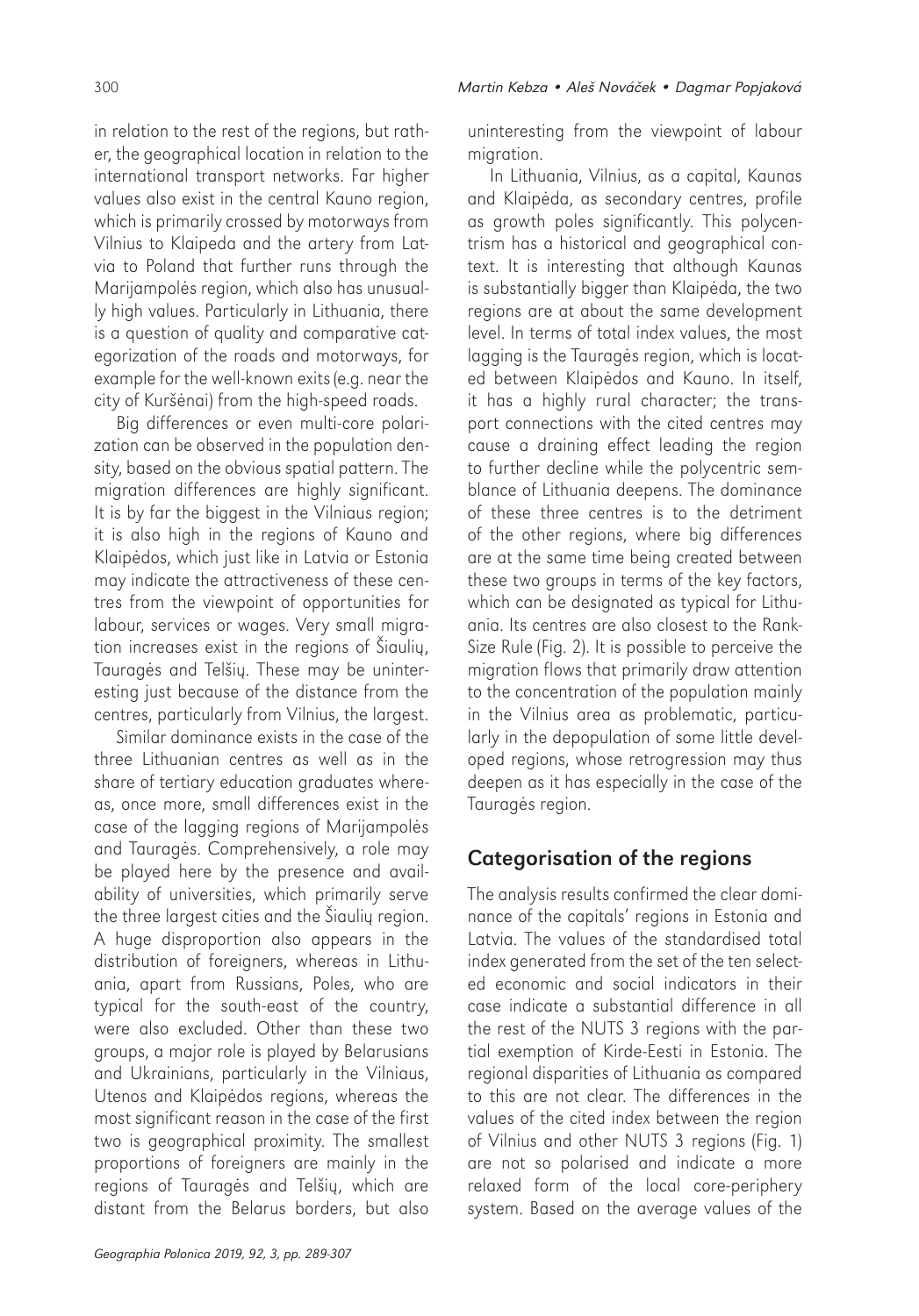

Figure 2. Rank-Size Rule of the five most densely populated cities in the Baltic countries Source: Central Statistical Bureau of Latvia (2015), Statistics Estonia (2015), Statistics Lithuania (2015).

standardised total index of the regions in the given country excluding the capital region, its dominance level as compared with the rest of the country is almost similar in Estonia as in Latvia (0.49 and 0.485). The higher average index of the rest of the Lithuanian regions (0.57) as compared with Vilniaus apskritis documents its lower dominance level, or rather polarisation between it and the rest of the country.

For verifying the analytical findings and polarity of the regions according to the total index, cluster analysis was used (Everitt et al. 2011). Unlike analysis of regional disparities using deviations from the median, cluster analysis transcends the framework of the individual countries and categorises the regions in the context of the entire Baltic states region. The dendrogram obtained using this method confirms the obvious economic and social difference and dominance of all three major capitals' regions from all the other NUTS 3 regions (Fig. 3). It further divides them into three partial clusters based on similarities, advancement and from the derived position in the core-periphery system. Based on this, it is possible to divide the regions into four groups regardless of nationality, which we could designate as follows: core regions, secondary core regions, more developed periphery and less developed periphery.

The first group comprises the three major core regions: Estonian Põhja (Tallinn), Latvian Pierīga-Rīga and Lithuanian Vilniaus apskritis. The similarity in many aspects can primarily be seen between the regions of Põhja and Vilniaus. The status of the Pierīga-Rīga region in the dendrogram indicates partial distance, which can be attributed to the population size of the city of Rīga (0.7 million inhabitants) as the biggest city of the region with extreme concentration of economic activities within Latvia. We can thus propose that, to a certain extent, the current position of Rīga as the major city of the entire Baltic states region, which it was till the collapse of the USSR, is evident only secondarily and as a relict. Besides its demographic significance, Rīga together with Pierīga remains the most significant industrial centre and transport node in the entire region. This slight lead as compared to the other two economies with successfully developing Baltic core regions is, however, weakening long-term.

As secondary core regions, we can only designate two Lithuanian regions: Kauno and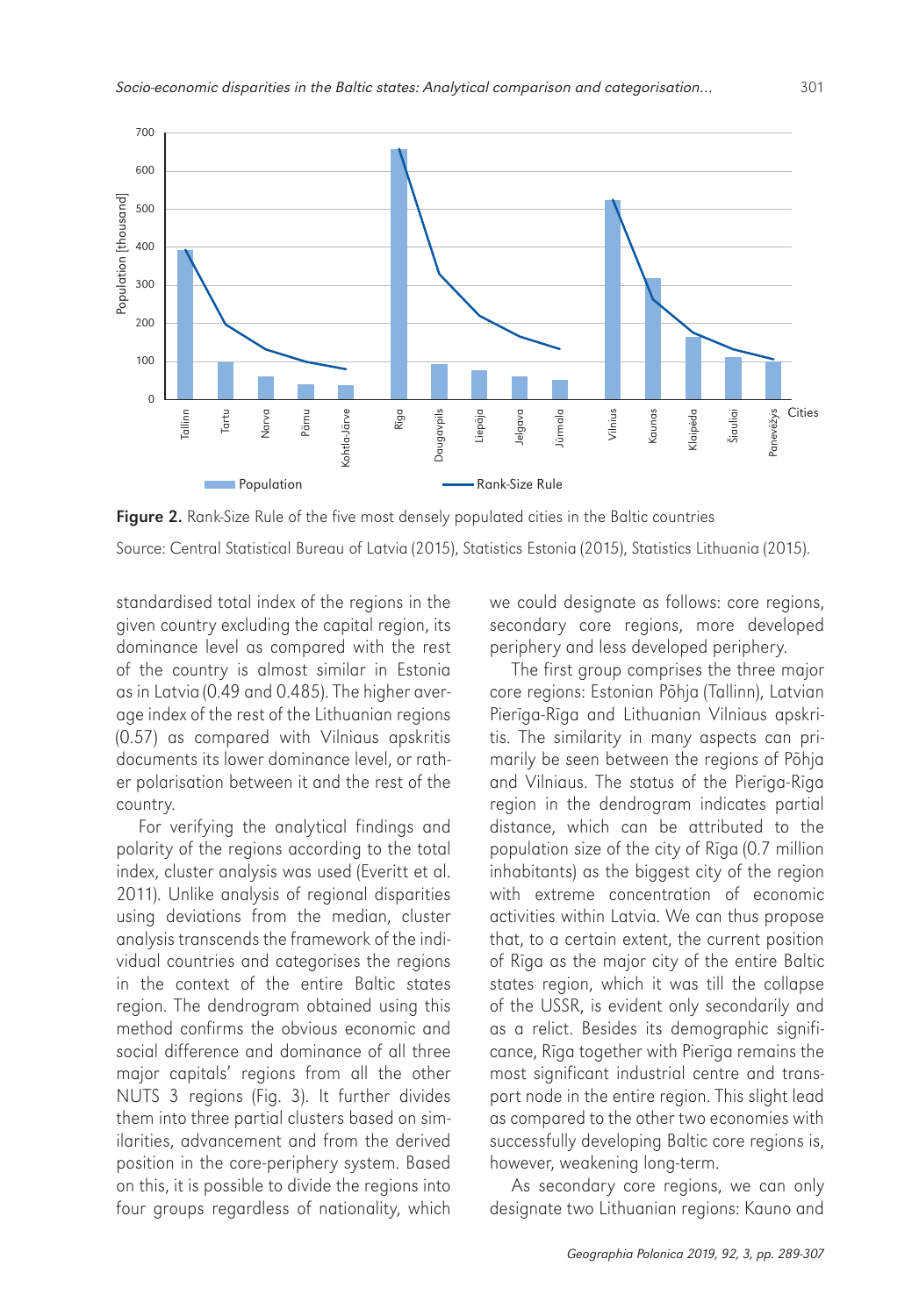

Figure 3. Dendrogram according to cluster analysis

Source: Central Statistical Bureau of Latvia (2015), Statistics Estonia (2015), Statistics Lithuania (2015).

Klaipėdos. Their administrative centres with populations of 317,000 and 163,000 in 2011 rank them in 4th and 5th place among the biggest cities of a region (SL 2015). The size ranking of the cities in Lithuania thus more or less corresponds to the Rank-Size Rule. The city of Kaunas is only 100 km from Vilnius and due to their mutual geographical interconnection, it is possible in many aspects to consider its region as a broader continuation or hinterland of the major Lithuanian region. The position and character of Klaipedos apskritis is positively influenced and highlighted by its coastal position, whereas its centre Kleipeda within Lithuania fulfils the function as the main gateway to the Baltic Sea.

The remaining two groups are ranked among the regions whose social and economic parameters indicate peripheral status. The results of the cluster analysis assigned this category to two thirds of the monitored regions. This is also indicative of the substantial spatial polarisation of the entire region among the few core regions on one hand (three major core regions; three major capital regions and two secondary core regions in Lithuania – Kaunas and Klaipeda) and

the rest of the sparsely populated, stagnant, or even directly peripheral regions on the other hand. Among them, the cluster analysis based on social similarities differentiated two groups of regions, which on a working basis can be termed more developed periphery and less developed periphery with some reservation. Under the first of them were all the Estonian regions except for 'metropolitan' Põhja, in consequence of the generally higher advancement level of Estonia within the region. This fact is clear particularly in most of the economic indicators. In Latvia, the Kurzeme region fulfils these characteristics. Its coastal location and number of port cities with Liepāja at the peak provide a lot of opportunities for development of economic activities, particularly industry, trade and tourism. In the territory of Latvia, this group comprises of three northern regions: Panevėžio, Šiaulių and Telšių apskritis. A certain advantage among them is the location between Vilnius-Kaunas and Rīga. In the case of Panevėžio and Šiaulių, some relatively more positive values are impacted by the fact that they have strong integration centres like the hundred thousand-strong cities of Šiaulių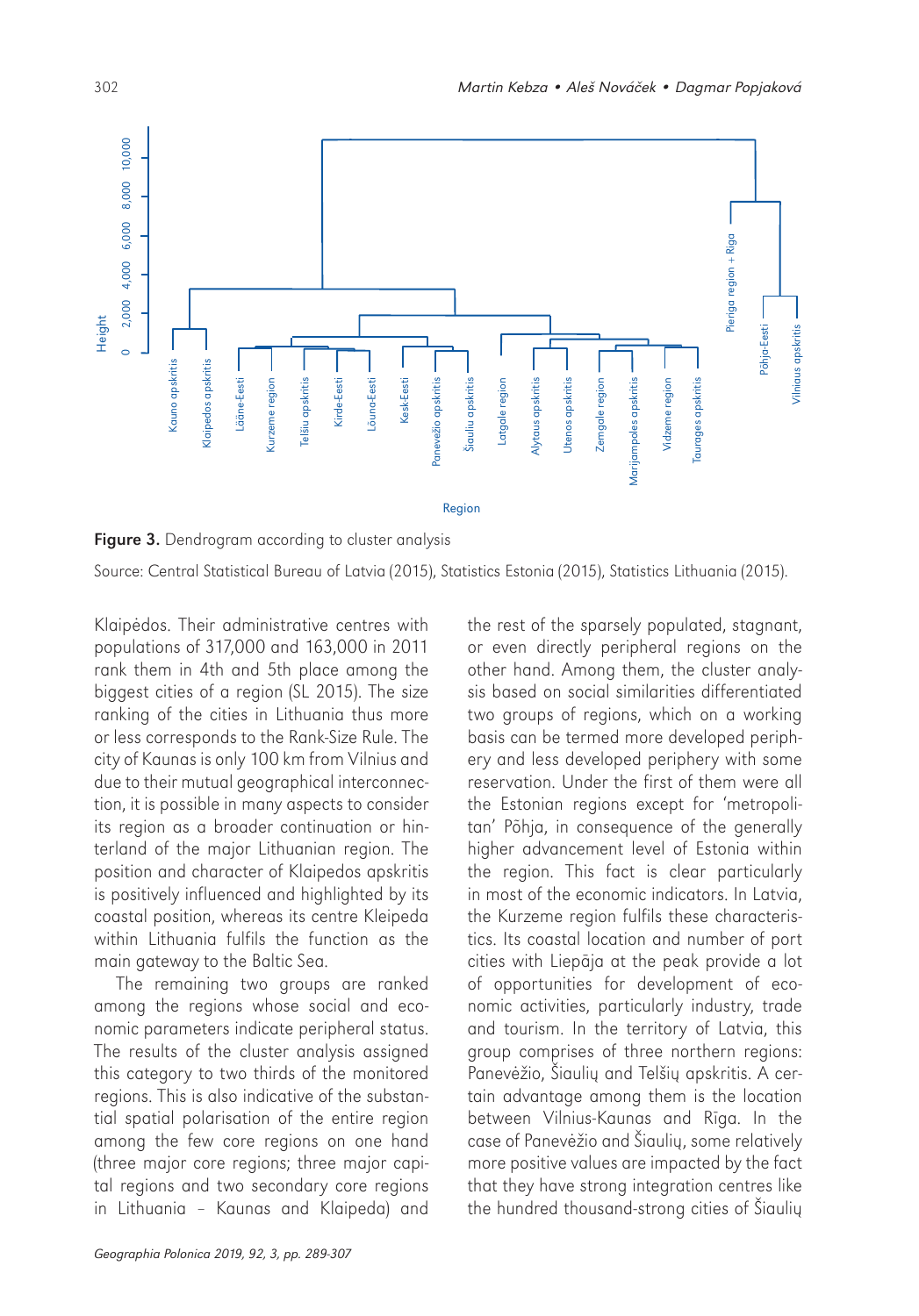and Panevėžio, which rank among the ten cities with the largest populations. Despite this, these Lithuanian regions are afflicted by substantial depopulation, which negatively determines their development potential.

The analysis results placed the inland areas of Latvia (Vidzeme, Zemgale and Latgale) and Lithuania (Utenos, Tauragės, Marijampolės and Alytaus apskritis), regions which are mostly less exposed in terms of location, among the less developed periphery. Except for the city of Daugavpils (population of 100,000) that lies in the secluded Latgale region near the Russian border, they do not have strong centres in terms of population and economy. For this reason, this mostly concerns less populated areas with a higher proportion of rural population and agricultural activities, which are afflicted by high unemployment and depopulation due to a high proportion of older people and the ebb of young and university-educated people to the big centres (their hinterland) and abroad.

In comparison with the results of the analysis based on the deviations of selected indicators from the median of their values with the results of the cluster analysis, they exhibit substantial accord. This fact is substantiated in Figure 1. Some differences can be attributed to the varying characters of both applied methods, where the first is tied to the context of the given country and the second focused on the similarity of the character of the regions without considering their nationality. A certain role may also be played here by the fact that using the standardised total index, the regions are divided linearly into five categories, whereas the cluster analysis generated four categories. In this way, it is possible to explain the categorisation of the Estonian regions of Lääne, Lõuna and Kesk-Eesti from the viewpoint of the index under the lowest category (Fig. 1). Although in Figure 1, i.e. in the context of the entire Baltic states region, they figure among the more developed peripheries. On the other hand, the industrial and more densely populated region of Kirde-Eesti with a strong centre in Narva and large Russian population was categorised in the medium category based on the results of the analysis according to the deviations from the medians. This is missing from Figure 1 and despite the better values of the indicators, in the context of the entire region, it also figures among the more developed peripheries.

The categorisation of the Latvian regions according to both methods is almost identical. A negligible exemption is the Zemgale region. This is properly linked to the region of Pierīga-Rīga and teeters on the imaginary border of the two categories. In the less and more developed periphery categories, there is a relatively high similarity in many aspects (Fig. 3). Apart from many deteriorated economic parameters, in both cases it is usually the lower population density and share of academically educated population or trend of depopulation. The differences in classification in the last two categories are thus rather formal and based on different methodology. This non-anchorage is, besides in the cited Latvian Zemgale, obvious also in Lithuania in the case of the three small regions: Telšių, Marijampolės and Alytaus askritis. The categorisation of the obviously periphery Lithuanian region of Utenos, according to the standardised total index in the medium category, can partially be attributed to the methodical impact and specifically to the high value of the deviation from the median in the share of foreigners. Despite exclusion of the Russians, this area in particular has a high share of Belarusians and Ukrainians who settled here in USSR era.

## Conclusion

The analysis of regional disparities focused on the monitoring of a statistical set of selected representative economic and social indicators at the level of the NUTS 3. Based on deviations from the median and the cluster method, the regions were categorized into four groups: core regions, secondary core regions, more developed periphery and less developed periphery (Fig. 1). Despite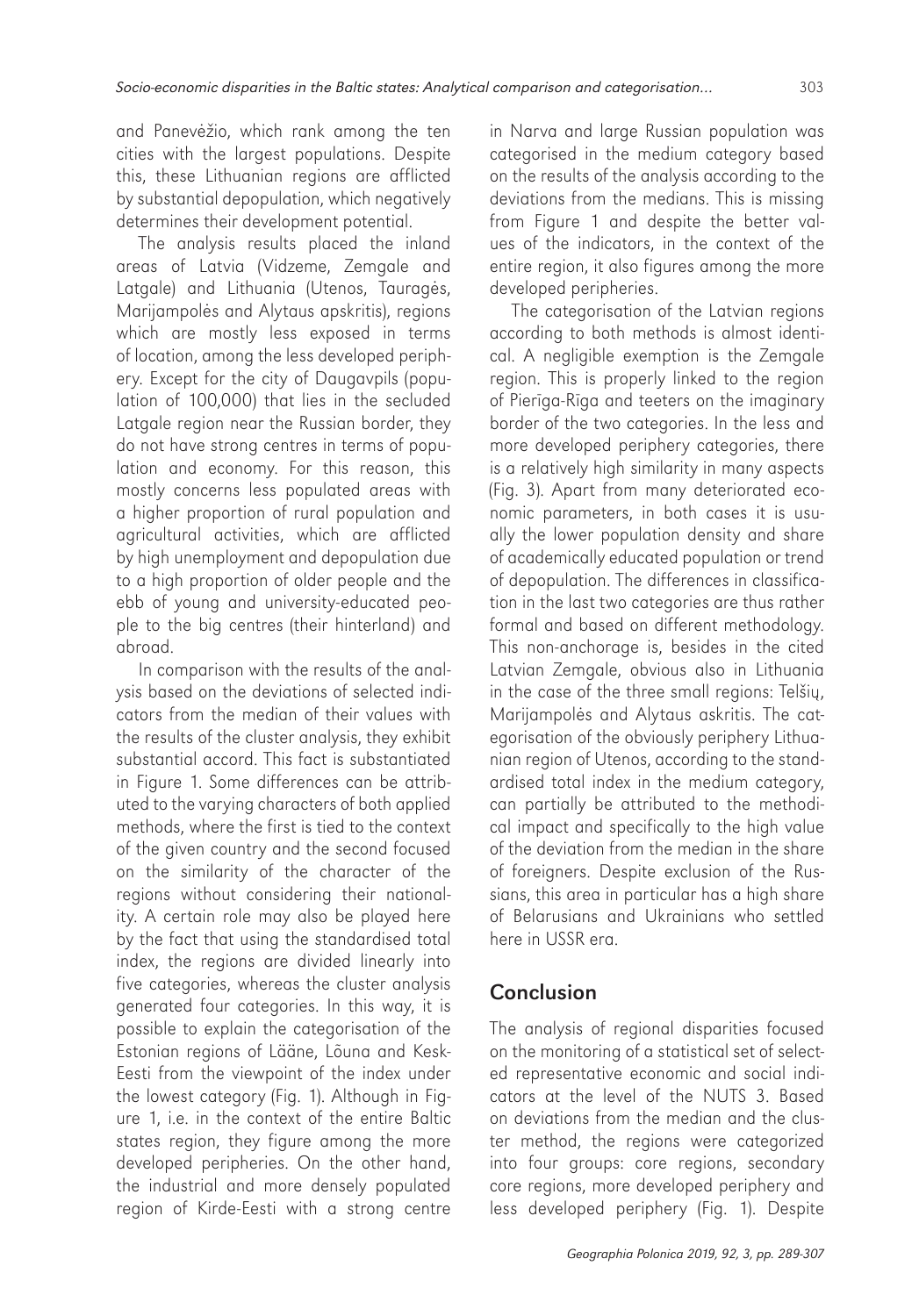the partial differences in the results of both methods, we can state that they identically indicate an extremely high dominance level of the capital regions, particularly in the case of Estonia and Latvia. In the case of Lithuania, the status of its capital's region within the country is less distinct due to the more relaxed concept of the hierarchisation of the settlement system (Fig. 2 – Rank-Size Rule). Vilnius is not hypertrophied in consequence of its inland location and proximity of Kaunas. To a certain extent, this can be considered as a partially competitive centre and at the same time, as the second pole of the more broadly delimited common core region of the country. If we would recourse to the given types of spatial polarisation, which were mentioned above, the categorisation of the Baltic countries would be as follows:

In Estonia and Latvia, this is a case of extremely developed polarisation between one dominant core and the residual part of the country (periphery). This is particularly characteristic for the Nordic countries with coastal locations and generally low population density. Rīga and partially also Tallinn in their time fulfilled port functions for the broad hinterland of the large territory of Russia, subsequently the USSR, and represented its gateway to Europe. Besides this, the coastal location had higher contact with the western coastal areas of more advanced Europe, while the inland territory remained isolated and underdeveloped. Because of this, the same east-west gradient of regional disparities is evident just as applies to most of the CEE countries (Nováček 2014; Lang 2015). The result in Estonia and Latvia is some form of accord of third and first type polarisation of the regional disparities described in the theoretical part in the article.

The more densely populated, more southerly located, Lithuania is rather an inland country with a centre in the east of the country. In the past, in terms of power, economy and culture, it was oriented on the deeper inland territory of the CEE, in Poland and the area of modern day Belarus, which can be interpreted as a reason for the decentralised

location of the Lithuanian capital. Because of its high share of arable land, Lithuania largely remained an agricultural country and manifested a certain phased delay of the process of urbanization, concentration and hierarchisation of the settlement system until the second half of the twentieth century. The status of Vilnius within Lithuania in the inter-war period was negatively impacted by the fact that it was part of Poland and most of the population prior to World War II was comprised of Poles and Jews. World War II and the subsequent resettlement policy thus substantially disrupted the continuity of growth of this city. In order to establish an independent state during the interwar period between 1918-1940, the city of Kaunas was substituted as the capital city of Lithuania. The supported growth of Kaunas continued in the period of socialist industrialisation until the collapse of the USSR. The same also applied in the case of the most significant Lithuanian port of Klaipėda. In this way, unlike the other two Baltic countries during the 20th century (and even earlier), two other strong competitive centres were established in Lithuania, whose current regions can therefore be perceived as secondary core regions. Despite this, the polarity between the main region of Vilniaus apskritis and the peripheries, which include all other regions of the country except for Kauno and Klaipėdos, can be assessed as high. However, it does not reach such levels as in the case of Estonia and Latvia. Due to the location of Vilnius and Kaunas, it is, in contrast, possible to see the east-west or better yet, north-south-east gradient of socio-economic disparities in Lithuania. In terms of typology, we can thus consider regional differentiation within the framework of Lithuania as a certain intersection of the first and third types (with the reversed gradient of spatial disparities).

On the applied level, both methodical approaches proved the mutual compatibility and adequacy during the determination, evaluation and mutual comparison of socioeconomic disparities. The resulting values of the standardised total index of deviations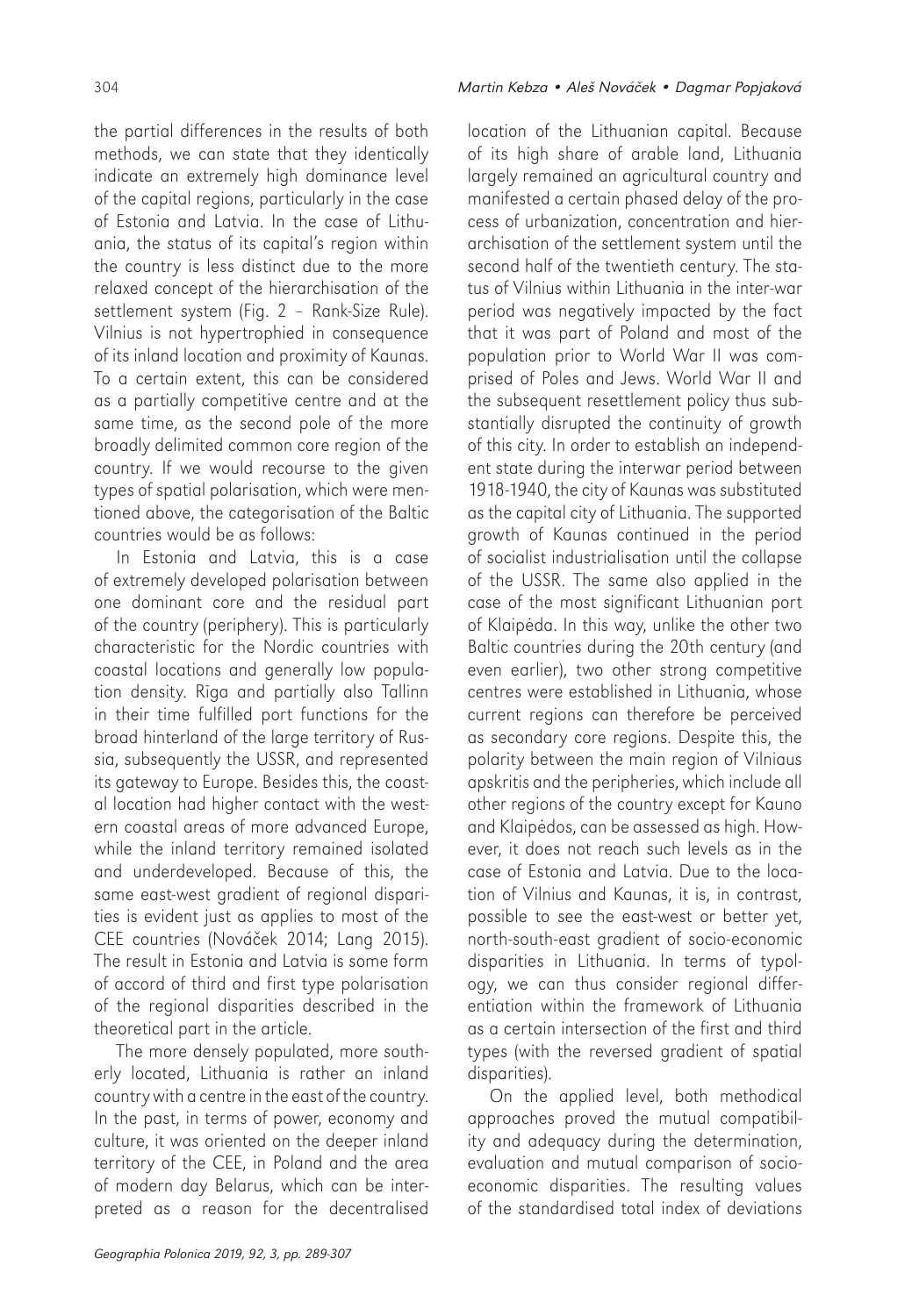from the median and conclusions of cluster analysis are, nevertheless, dependent on selection of individual indicators. It is thus not ruled out that selection of a different set of socio-economic indicators, despite their mutual conditionality and continuity, could generate partially different results to a certain degree. Their semblance is also dependent on selection of territorial division, in our case NUTS 3, and on the decision to merge the Rīga and the Pierīga region. Thus, it is

appropriate to perceive the achieved results as a certain probe into the issue of regional development focused on research in regional disparities, which in Europe are highest in the Baltic countries.

#### Editors' note:

Unless otherwise stated, the sources of tables and figures are the authors', on the basis of their own research.

### References

- AASLAND A., 2002. *Citizenship status and social exclusion in Estonia and Latvia*. Journal of Baltic Studies, vol. 33, no. 1, pp. 57-77.
- AHAS R., AASA A., MARK Ü., PAE T., KULL A., 2007. *Seasonal tourism spaces in Estonia: Case study with mobile positioning data*. Tourism Management, vol. 28, no. 3, pp. 898-910.
- BANERJEE B., JARMUZEK M., 2010. *Economic growth and regional disparities in the Slovak Republic.* Comparative Economic Studies, vol. 52, no. 3, pp. 379-403.
- BARJAK F., 2001. *Regional disparities in transition economies: A typology for East Germany and Poland*. Post-Communist Economies, vol. 13, no. 3, pp. 289-311.
- BENEDEK J., KOCZISZKY G., 2015. *Paths of convergence and polarization in the Visegrád countries* [in:] T. Lang, S. Henn, W. Sgibnev, K. Ehrlich (eds.), Understanding Geographies of polarization and peripheralization: Perspectives from Central and Eastern Europe and beyond, Basingstoke: Palgrave Macmillan UK, pp. 217-234.
- BLAŽEK J., UHLÍŘ D., 2002. *Teorie regionálního rozvoje.* Praha: Universita Karlova.
- BURNEIKA D., 2007. *Economic aspects of regional disparities in Lithuania*. Ģeogrāfiski raksti, vol. 13, pp. 56-66.
- CIBULSKIENĖ D., BUTKUS M., 2007. *The influence of cumulative causation process on regional divergence in Lithuania during 1995-2003*. Jahrbuch für Regionalwissenschaft, vol. 27, no. 1, pp. 59-87.
- CRESCENZI R., PERCOCO M., 2013. *Introduction* [in:] R. Crescenzi, M. Percoco (eds.), Geography, Institutions and Regional Economic Performance, Berlin-Heildelberg: Springer.
- CSBL, 2015. Central Statistical Bureau of Latvia. Statistics Database, http://www.csb.gov.lv/en/ statistika/db [10 November 2017].
- DANČÁK B., POSPÍŠIL I., RAKOVSKÝ A., 1999. *Pobaltí v transformaci.* Brno: Masarykova univerzita.
- DAVIES N., 2007. *Europa mi*ę*dzy wschodem a zachodem.* Kraków: Znak.
- DOSTÁL P., 2002. *Development and administration of capital cities and metropolitan areas: an introduction.* AUC Geographica, vol. 37, no. 2, pp. 133-155.
- EGGER P., HUBER P., PFAFFEMAYR M., 2005. *A note on export openness and regional wage disparity in Central and Eastern Europe*. The Annals of Regional Science, vol. 39, no. 1, pp. 63-71.
- EUROSTAT, 2015. *Statistics,* http://epp.eurostat. ec.europa.eu/portal/page/portal/statistics/ themes [16 November 2016].
- EVERITT B.S., LANDAU S., LEESE M., STAHL D., 2011. *Cluster analysis*. Chichester: Wiley.
- EZCURRA R., PASCUAL P., RAPÚN M., 2007. *The dynamics of regional disparities in Central and Eastern Europe during transition*. European Planning Studies, vol. 15, no. 10, pp. 1397-1421.
- FEDOROV G.M., MIKHAYLOV A.S., 2018. *Regional divergence dynamics in the Baltic region: Towards polarisation or equalization?* Geographia Polonica, vol. 91, no 4, pp. 399-411.
- HALECKI O., 2000. *Historia Europy jej granice i podzia*ł*y.* Lublin: Instytut Europy Środkowo- -Wschodniej.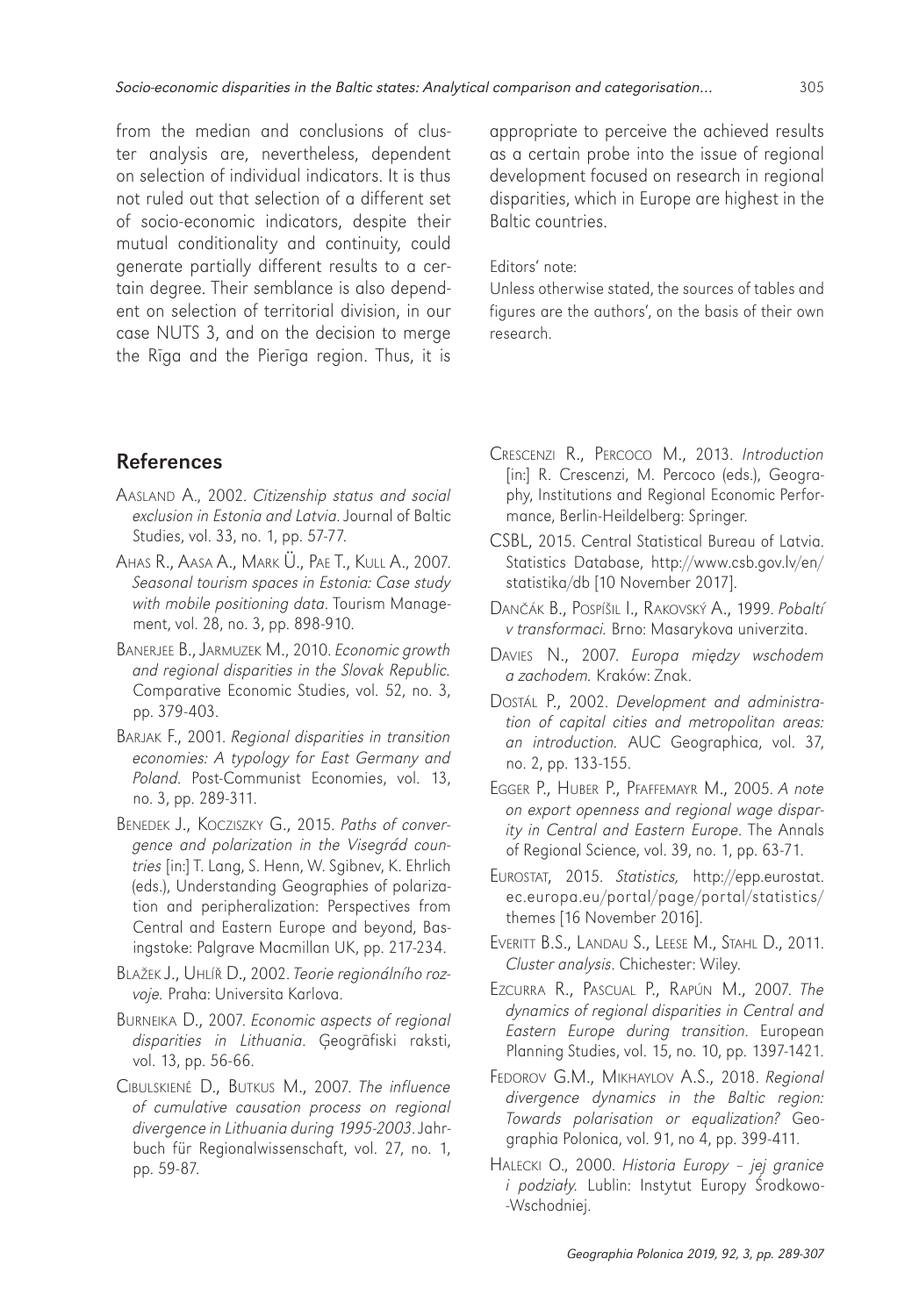- HAMPL M., 2010. *Regionální diferenciace spole*č*nosti: obecné typy vývojových proces*ů*.* Geografie, vol. 115, no. 1, pp. 1-20.
- HAMPL M., GARDAVSKÝ V., KÜHNL K., 1987*. Regionální struktura a vývoj systému osídlení* Č*SR.* Praha: Univerzita Karlova.
- HAMPL M., MARADA M., 2016. *Metropolizace a regionální vývoj v* Č*esku v transforma*č*ním období.* Geografie, vol. 121, no. 4, pp. 566-590.
- HERSLUND L., SØRENSEN M.B., 2004. *From employed to self-employed: An analysis of entrepreneurship in rural Latvia*. Journal of Baltic Studies, vol. 35, no. 2, pp. 126-148.
- HOSPERS G.J., 2003. *Beyond the blue banana? Structural change in Europe's geo-economy*. Intereconomics, vol. 38, no. 2, pp. 76-85.
- KALLIORAS D., 2010. *Regional inequalities in the new European Union member-states: Is there a 'population size' effect?* European Spatial Research and Policy, vol. 17, no. 2, pp. 107-116.
- KEBZA M., 2018. *The development of peripheral areas: The case of West Pomeranian Voivodeship, Poland*. Moravian Geographical Reports, vol. 26, no. 1, pp. 69-81.
- KUBEŠ J., KEBZA M., 2018. *Geography of socioeconomic differentiation of Poland according to subregions in 2002-2014.* AUC Geographica, vol. 53, no. 1, pp. 36-48.
- KÜHN M., 2015. *Peripheralization: Theoretical concepts explaining socio-spatial inequalities*. European Planning Studies, vol. 23, no. 2, pp. 367-378.
- LAASER C.-F., SCHRADER K., 2002. *European integration and changing trade patterns: The case of the Baltic states*. Kiel Working Paper, no. 1088, Kiel: Kiel Institute for the World Economy (IfW), https://www.econstor.eu/bitstream/10419/2690/1/kap1088.pdf [15 February 2019].
- LANG T., 2015. *Socio-economic and political responses to regional polarisation and sociospatial peripheralisation in Central and Eastern Europe: A research agenda*. Hungarian Geographical Bulletin, vol. 64, no. 3, pp. 171-185.
- MASSO J., ESPENBERG K., MASSO A., MIERINA I., PHILIPS K., 2012. *Growing inequalities and*

*its impacts in the Baltics. Country report for the Baltic states: Estonia, Latvia, Lithuania*. http://gini-research.org/system/uploads/437/ original/Baltics.pdf?1370077200 [1 December 2017].

- MATLOVIČ R., KLAMÁR R., KOZOŇ J., IVANOVÁ M., MICHALKO M., 2018. *Spatial polarity and spatial polarization in the context of supranational and national scales: Regions of Visegrad countries after their accession to the EU*. Bulletin of Geography. Socio-economic series, vol. 41, no. 3, pp. 59-78.
- MATLOVIČ R., MATLOVIČOVÁ K., 2011. *Regional disparities and their solution in Slovakia in the various contexts*. Folia Geographica, vol. 53, no. 18, pp. 8-87.
- MICHALSKI T., 2006. *The geographical aspects of the transformation process in Central and East-Central Europe.* Gdynia-Pelplin: Bernandinum.
- MIŠKOVSKÝ J., 2012. *Regional identity and regional differentiation of the Baltic countries*. Prague: Charles University, [typescript], https://docplayer.cz/28202702-Regionalni-identita-aregionalni-diferenciace-pobaltskych-zemi. html#show\_full\_text [15 June 2017].
- MONASTIRIOTIS V., 2011. *Regional growth dynamics in Central and Eastern Europe.* LEQS Paper, no. 33, London: London School of Economics and Political Science.
- NILSSON J.K., ESKILSSON L., EK R., 2010. *Creating cross-border destinations: Interreg programmes and regionalization in the Baltic Sea area.* Scandinavian Journal of Hospitality and Tourism, vol. 10, no. 2, pp. 153-172.
- NOVÁČEK A., 2012. *Dualita Evropy: historickogeografická.* Praha: Nakladatelství ČGS.
- NOVÁČEK A., 2014. *Historical-geographical determinants of the west-east territorial disparities in the Central European countries*. Europa XXI, vol. 26, pp. 5-23.
- POPJAKOVÁ D., 2008. *Globálna verzus postsocialistická transformácia priemyslu (na príklade Slovenska).* Acta Geographica Universitatis Comenianae, vol., 51, pp. 3-25.
- QUADRADO L., HEIDMAN W., FOLMER H., 2001. *Multidimensional analysis of regional inequality: The case of Hungary.* Social Indicators Research, vol. 56, no. 1, pp. 21-42.